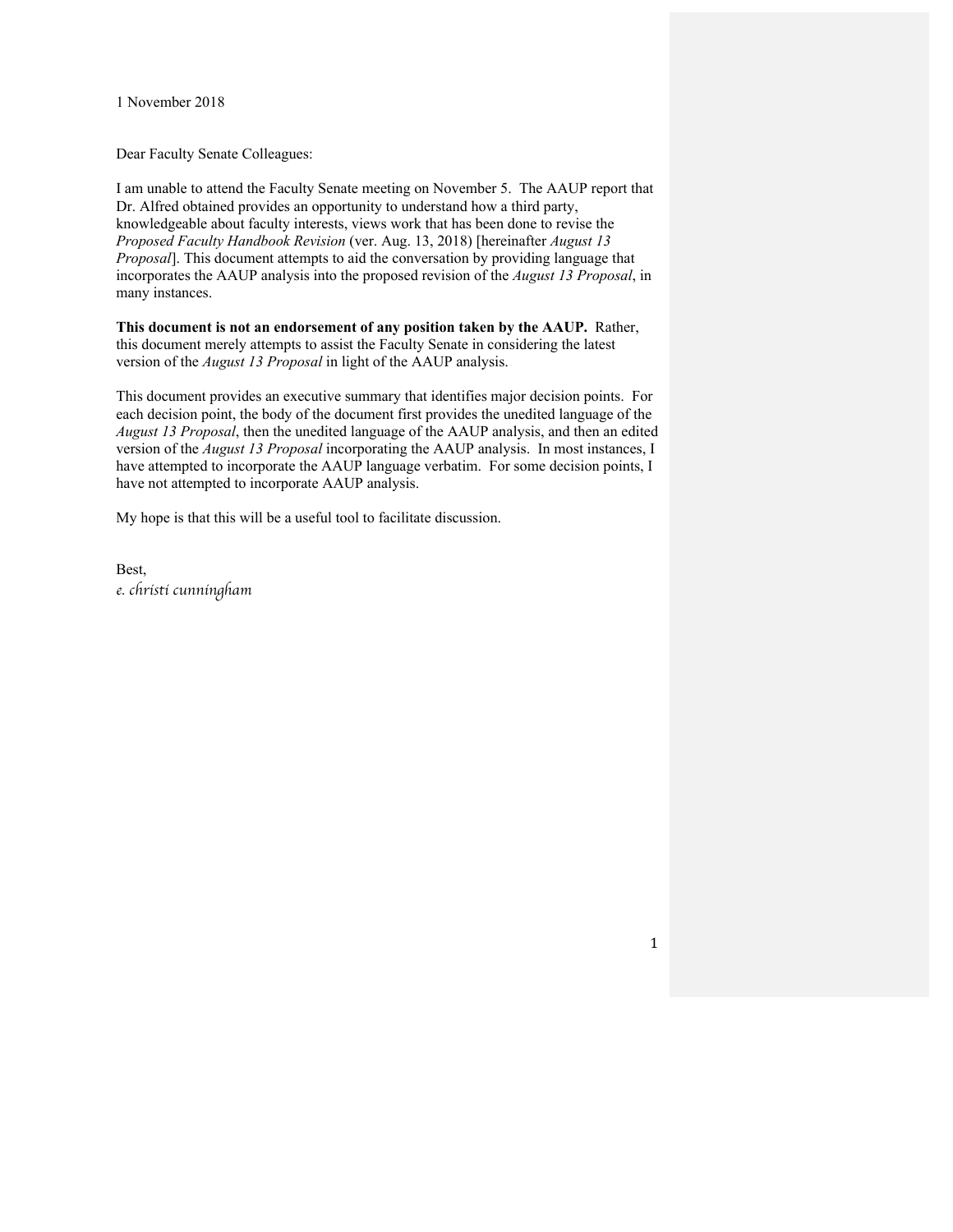## **Discussion Tool for AAUP Analysis**

### **Executive Summary**

The AAUP analysis contains roughly 18 decision points. A decision point, as identified in this document, is a point in the AAUP analysis that cites a provision in the previous draft of the proposed revision to the handbook and provides some critique or preferred language. (Although the AAUP analysis was based on an earlier version of the proposed revision, the difference did not impair its usefulness because the language highlighted by the AAUP was unmodified between versions.) Sometimes there are multiple decision points in one section of the *August 13 Proposal* and occasionally, the same decision point occurs in multiple locations in the *August 13 Proposal*.

#### **Major Decision Points:**

- 1. Academic Organization and Governance: Should the faculty handbook contain the principle that certain areas are primarily the responsibility of the faculty, and therefore the President and Board should concur with faculty judgment except in rare instances and for compelling reasons that must be stated in detail?
- 2. Academic Committee Structure: Instead of consulting with the chair of the faculty senate, should faculty representation on University, school, and department committees be determined by procedures established by the faculty?
- 3. Faculty Participation in Academic Planning: Should faculty participation in academic planning and budgeting be governed by the principle of faculty primary responsibility in certain areas?
- 4. Academic Freedom: Should a provision protecting faculty right to critique the administration be removed as part of academic freedom?
- 5. Types of Faculty Appointments: Should there be full-time faculty positions that are not eligible for tenure? And should there be full-time faculty positions in which faculty have served for more than 7 years and do not have tenure (e.g. non-tenured renewable)?
- 6. Reappointment of Temporary Faculty: Should temporary faculty have a right of appeal if their appointments are not renewed?
- 7. Notice of Non-Reappointment of Non-Tenured Faculty Members: Should fulltime faculty in their second year of service receive at least six months notice of non-renewal?
- 8. Separation of Faculty Due to Financial Exigency: Should the definition of financial exigency include that no less drastic means is available? Should a committee composed of faculty participate in the determination of whether there is a financial exigency? Should tenured faculty who are separated due to financial exigency receive 1 year's severance pay? Should faculty separated due to financial exigency have a right of appeal regardless of whether other faculty are separated?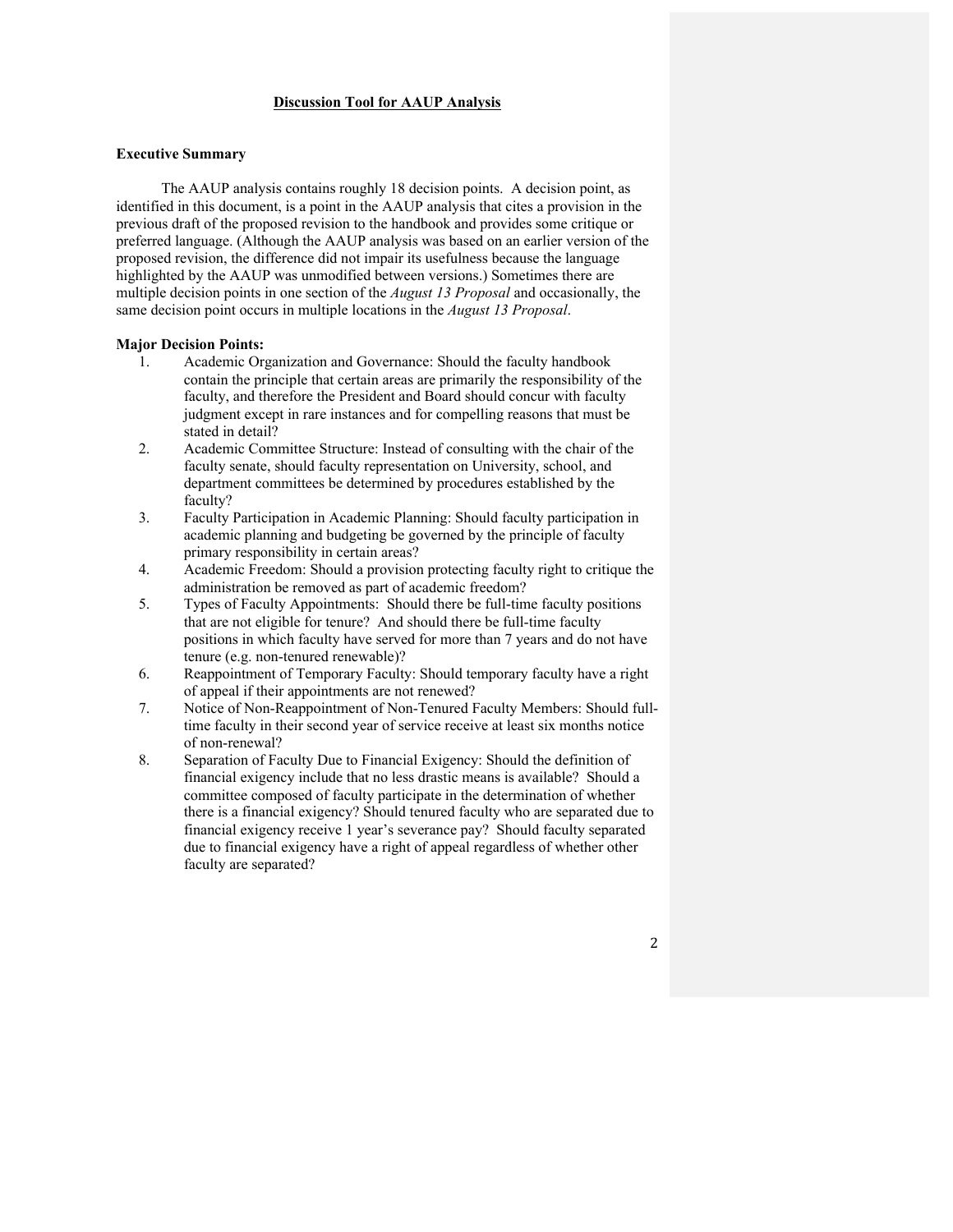- 9. Grievable Matters: Should there be appeal procedures for faculty separated due to financial exigency?
- 10. Faculty, Tenure, Promotion and Evaluation: Should a tenure clock extension be available for "unforeseen circumstances"?
- 11. Disciplinary Matters: Should suspension due to a single incident require that the faculty member pose a threat of "immediate harm to the faculty," rather than just a violation of law, for example? Should suspensions be with pay?
- 12. Written Reprimands: Should written reprimands be appealable to the Faculty Grievance Commission?
- 13. Burden of Proof for Major Sanctions: Should the burden of proof be on the administration for all disciplinary matters, not just dismissal? Should the administration's burden of proof in faculty disciplinary matters be "clear and convincing evidence" rather than the "preponderance of the evidence?"
- 14. Grounds for Major Sanctions: Should grounds for major sanction be "related, directly and substantially, to the fitness of faculty members in their professional capacities as teachers or researchers" rather than also nonprofessional matters.
- 15. Statutory Discrimination: Are the handbook policies concerning statutorily prohibited discrimination appropriate?
- 16. Eligibility of Faculty Members to Initiate Grievances: Should temporary faculty have ability to grieve discipline before the Faculty Grievance Commission? Should sanction for misrepresentation, falsification of credentials, and admission of conviction of a felony be grievable?
- 17. Final Grievance Decision: Should the President's decision concerning a major sanction be appealable to the Board of Trustees?
- 18. Handbook Revision Procedure: Must changes to the faculty handbook concerning the mission or matters concerning areas of primary faculty responsibility be submitted to the faculty for consultation through the faculty handbook revision procedure prior to being altered by the President or Board of Trustees?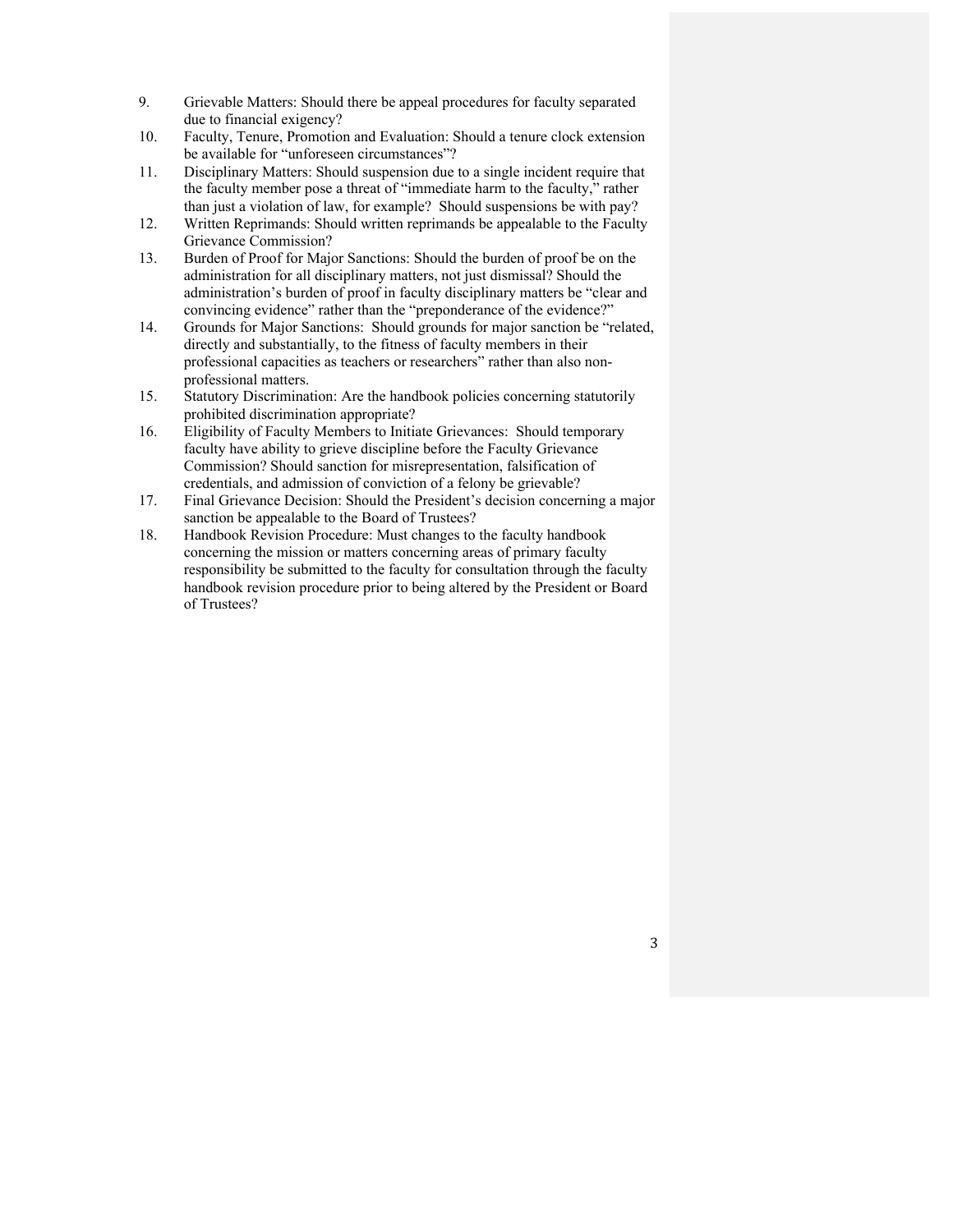## **I. Academic Organization and Governance**

#### *Proposed Handbook Revision*

## **A2.1 Shared Governance**

Shared governance is defined as the right and responsibility of faculty to seek early and meaningful engagement with the administration and the Board of Trustees in the development of policies and decisions that impact university-wide programs, the nature and quality of academic programs, faculty and student welfare, research and scholarship, and the responsiveness of Howard University to achieve its unique contemporary mission. Shared governance ensures the right of faculty to seek change and to participate in the governance of the University through direct interaction and dialogue with the administration and/or the Board of Trustees, as set forth in the Constitution of the Faculty Senate.

## **A2.2 The Role of the Board of Trustees and the President in Approving Academic Policies and Programs**

Academic policies and programs of individual schools and colleges usually emanate from the committee or department level and are submitted for subsequent consideration by the school/college faculty. Following faculty consideration, the dean of the school/college shall prepare a recommendation and submit both the recommendation and the proposal to the Provost. Following the Provost's review, these and the Provost's recommendation shall be forwarded to the President for review and approval and for submission to the Board of Trustees for final action. The dean, the Provost and the President shall acknowledge receipt and consult with the appropriate school/college faculty with respect to their recommendations in a timely manner.

The President shall communicate decisions of the Board of Trustees related to academic policies and programs to the faculty and the University community in a timely manner.

### *AAUP Analysis*

#### A2: Academic Organization and Governance

Widely-adopted standards of academic governance are set forth in the Statement on Government of Colleges and Universities, which was formulated by the AAUP jointly with the American Council on Education and the Association of Governing Boards of Universities and Colleges. The Statement identifies areas of primary responsibility of the faculty, which are "such fundamental areas as curriculum, subject matter and methods of instruction, research, faculty status, and those aspects of student life which relate to the educational process," and further specifies that in areas of faculty primacy "the governing board and president should…concur with the faculty judgment except in rare instances and for compelling reasons which should be stated in detail." The role of the faculty that is outlined in section A2.1 falls short of the principles of the Statement on Government, as it identifies that role in terms of "engagement," "interaction," and "dialogue." Similarly, the role of the administration and board outlined in section A2.2 does not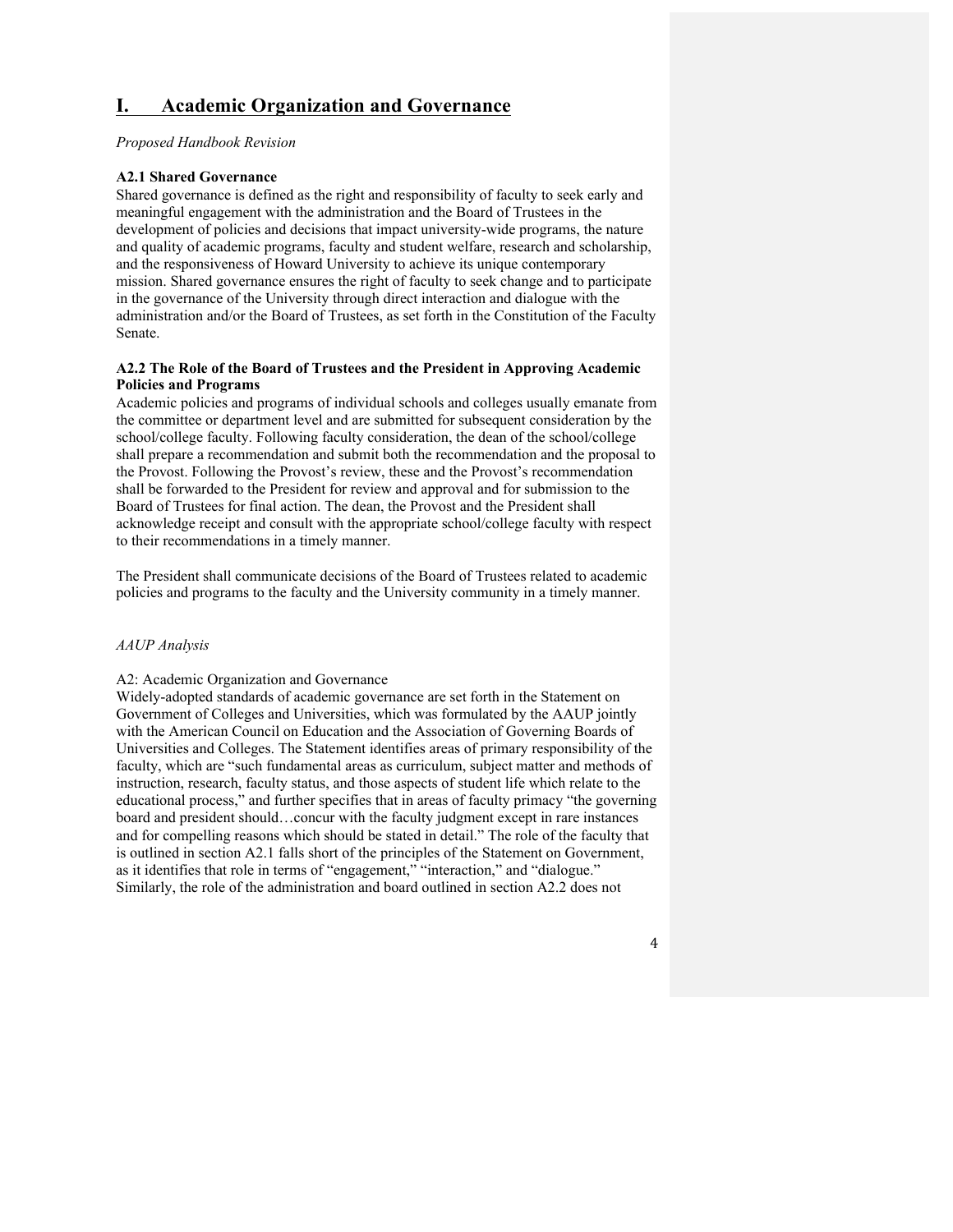reflect the expectation of deference given to faculty recommendations in areas of faculty primacy. The same departure from AAUP-supported standards of academic governance can be found in section C2: Appointment, Reappointment and Search Procedures. That said, the faculty handbook refers to other documents, such as the bylaws of schools and colleges and the faculty senate constitution, for additional information about the role of the faculty in governance. These have not been reviewed for this analysis.

### *Incorporation of AAUP Analysis*

#### **A2.1 Shared Governance**

Shared governance is defined as the right and responsibility of faculty to seek early and meaningful engagement with the administration and the Board of Trustees in the development of policies and decisions that impact university-wide programs and the responsiveness of Howard University to achieve its unique contemporary mission. In areas where the faculty have primary responsibility, such as the nature and quality of academic programs (including curriculum, subject matter and methods of instruction), faculty welfare (including faculty status), student welfare (including those aspects of student life which relate to the educational process), and research and scholarship, the governing board and president should concur with the faculty judgment except in rare instances and for compelling reasons which should be stated in detail. Shared governance ensures the right of faculty to seek change and to participate in the governance of the University through direct interaction and dialogue with the administration and/or the Board of Trustees, as set forth in the Constitution of the Faculty Senate.

## **A2.2 The Role of the Board of Trustees and the President in Approving Academic Policies and Programs**

Academic policies and programs of individual schools and colleges usually emanate from the committee or department level and are submitted for subsequent consideration by the school/college faculty. Following faculty consideration, the dean of the school/college shall prepare a recommendation and submit both the recommendation and the proposal to the Provost. Following the Provost's review, these and the Provost's recommendation shall be forwarded to the President for review and approval and for submission to the Board of Trustees for final action. The dean, the Provost and the President shall acknowledge receipt and consult with the appropriate school/college faculty with respect to their recommendations in a timely manner.

The President shall communicate decisions of the Board of Trustees related to academic policies and programs to the faculty and the University community in a timely manner. In areas where the faculty have primary responsibility, the governing board and president should concur with the faculty judgment except in rare instances and for compelling reasons which should be stated in detail.

*(academic organization and governance continued)*

Christi Cunningham 10/29/2018 3:12 P **Deleted:** ,

**Deleted:** and

#### Cunningham 10/29/

**Deleted:** and the responsiveness of Howard University to achieve its unique contemporary mission.

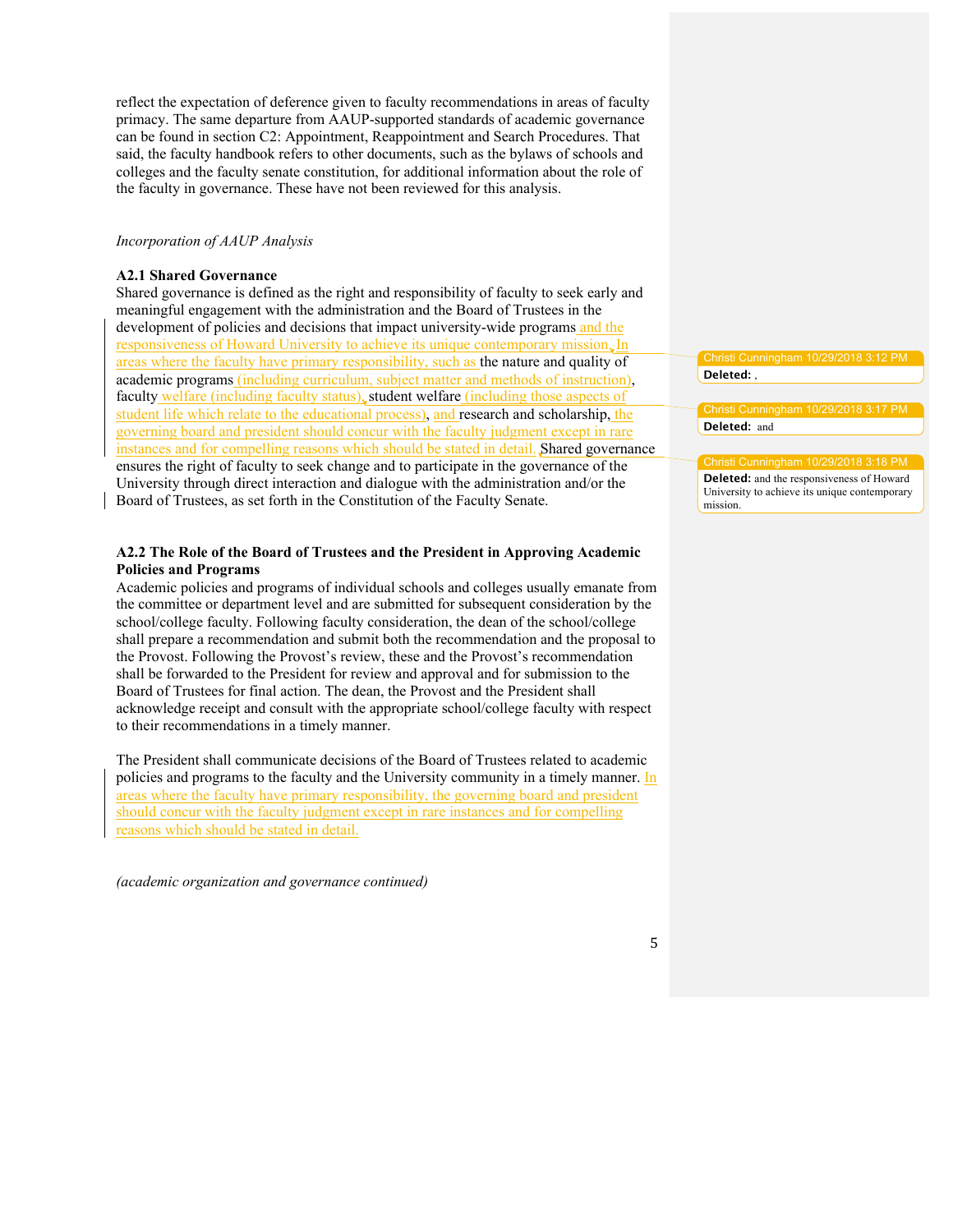#### *Proposed Handbook Revision*

## **Section C2: Appointment, Reappointment and Search Procedures**

An outstanding faculty is critical to developing and maintaining academic excellence. The faculty is at the core of a University environment that demands the best from all of its participants. Additionally, a well-qualified and productive faculty helps attract other individuals, faculty members, students, staff and administrators to the University who will assist the University in achieving its mission.

The faculty has the responsibility of recommending appropriate action on such matters as faculty appointments, reappointments, promotions, the granting of tenure, and dismissals. The recommendations of the faculty for such matters are based on the fact that the faculty's judgment is central to general educational policy. Furthermore, scholars in a particular field or activity are expected to have the chief competence for judging the work of their colleagues. Such competence should be exercised before either adverse or favorable judgments are made. Consideration of these matters is to be by faculty action through established procedures. These actions shall be reviewed by the dean, the Provost and the President, and shall be submitted to the Board of Trustees for final action, when necessary.

When the designated decisional authority regarding initial faculty appointments (the Provost for all temporary appointments and the President for all tenured, probationary tenure-track, and non-tenured renewable term appointments) approves the appointment, the decisional authority will notify the applicant of the approval and enclose the employment contract specifying the rank, salary, full- or part-time status, term of the appointment, and academic unit(s) to which the person is assigned, and referencing the Faculty Handbook (including instructions for accessing it electronically). As noted below, in the course of recruiting new faculty members to the university, deans and other administrators may send offer letters to prospective faculty members that, besides the particulars noted above, make reference to such additional considerations as release from certain workload responsibilities, access to facilities and equipment, and financial support for travel or research assistance. All such offers of employment are contingent on final approval. Following final approval, the department chair or dean must also inform persons newly appointed to probationary tenure-track positions of the timeline for the pre-tenure review where applicable) and the promotion and tenure review, as well as the criteria and procedures that will be observed in evaluating him or her for reappointment, tenure, and/or promotion. Persons appointed to non-tenured renewable term appointments must similarly be informed of the timelines, procedures, and criteria that will govern recommendations for their reappointment or (where applicable) promotion.

#### *AAUP Analysis*

The same departure from AAUP-supported standards of academic governance can be found in section C2: Appointment, Reappointment and Search Procedures.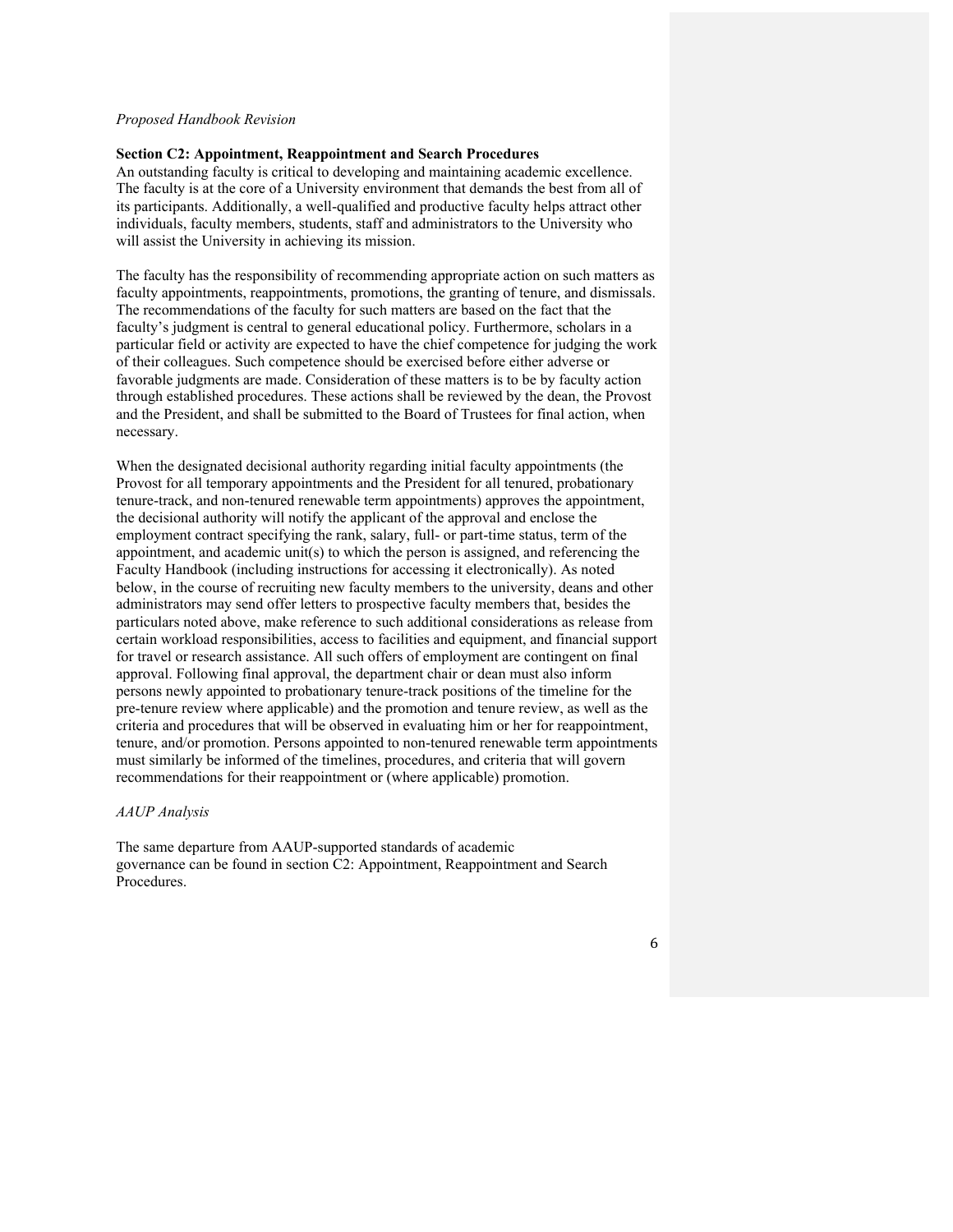#### *Incorporation of AAUP Analysis*

## **Section C2: Appointment, Reappointment and Search Procedures**

An outstanding faculty is critical to developing and maintaining academic excellence. The faculty is at the core of a University environment that demands the best from all of its participants. Additionally, a well-qualified and productive faculty helps attract other individuals, faculty members, students, staff and administrators to the University who will assist the University in achieving its mission.

The faculty has the responsibility for appropriate action on such matters as faculty appointments, reappointments, promotions, the granting of tenure, and dismissals. The faculty's primary responsibility for appointment, reappointment, and search procedures affecting the nature and quality of the academic program, faculty welfare, student welfare, and research and scholarship are based on the fact that the faculty's judgment is central to general educational policy. Furthermore, scholars in a particular field or activity are expected to have the chief competence for judging the work of their colleagues. Such competence should be exercised before either adverse or favorable judgments are made. Consideration of these matters is to be by faculty action through established procedures. These actions shall be reviewed by the dean, the Provost and the President, and shall be submitted to the Board of Trustees for final action, when necessary. The governing board and president should concur with the faculty judgment except in rare instances and for compelling reasons which should be stated in detail.

When the designated decisional authority regarding initial faculty appointments (the Provost for all temporary appointments and the President for all tenured, probationary tenure-track, and non-tenured renewable term appointments) approves the appointment, the decisional authority will notify the applicant of the approval and enclose the employment contract specifying the rank, salary, full- or part-time status, term of the appointment, and academic unit(s) to which the person is assigned, and referencing the Faculty Handbook (including instructions for accessing it electronically). As noted below, in the course of recruiting new faculty members to the university, deans and other administrators may send offer letters to prospective faculty members that, besides the particulars noted above, make reference to such additional considerations as release from certain workload responsibilities, access to facilities and equipment, and financial support for travel or research assistance. All such offers of employment are contingent on final approval. Following final approval, the department chair or dean must also inform persons newly appointed to probationary tenure-track positions of the timeline for the pre-tenure review where applicable) and the promotion and tenure review, as well as the criteria and procedures that will be observed in evaluating him or her for reappointment, tenure, and/or promotion. Persons appointed to non-tenured renewable term appointments must similarly be informed of the timelines, procedures, and criteria that will govern recommendations for their reappointment or (where applicable) promotion.

## **II. Academic Committee Structure**

Christi Cunningham 11/1/2018 12:12 **Deleted:** of recommending Christi Cunningham 11/1/2018 12:13 PM **Deleted:** recommendations of the Christi Cunningham 11/1/2018 12:15 PM **Deleted:** for such matters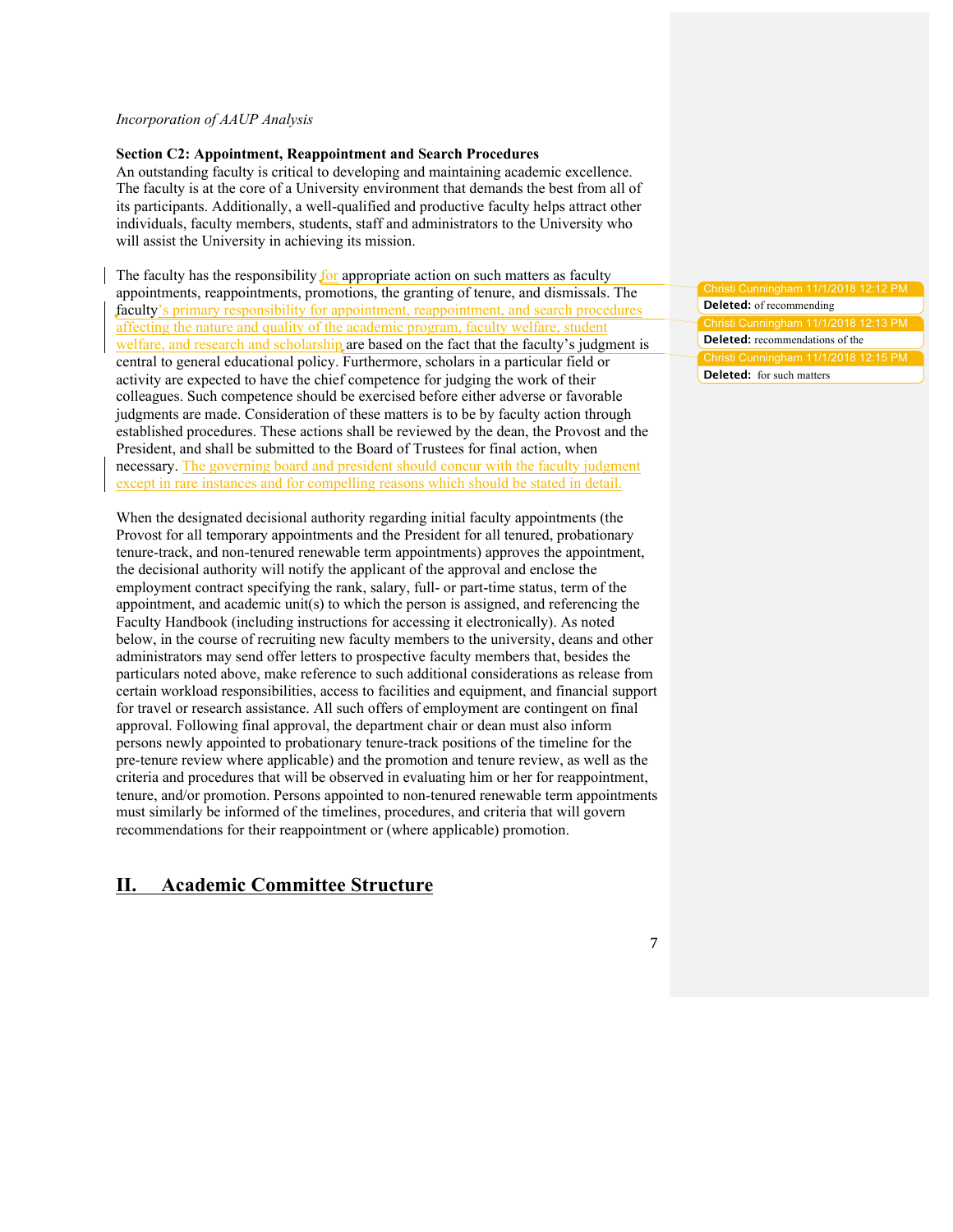#### *Proposed Handbook Revision*

## **Section A3: Academic Committee Structure A3.1 University-Wide Committees**

From time to time, the Presidents or the Provost may form various University-wide committees or task forces whose roles are distinct from, but do not conflict with, the committees that are part of the regular University governance structure, such as the Faculty Senate and faculties of the schools and colleges. Such committees may have an indefinite duration or they may be limited to a specific task and/or a specific period of time. Before creating such a body, the President or the Provost shall consult with the chair of the Faculty Senate regarding the appointment of faculty members to serve.

#### **A3.2 School and College Committees**

The functions, membership, and organization of all standing and ad hoc committees for each school/college shall be established and set forth in the school/college bylaws or by the dean, except as provided herein.

The following standing committees shall exist in each school/college: an Executive Committee; a Committee on Appointments, Promotions, and Tenure (APT); and a Curriculum Committee. The school/college Executive Committee shall be responsible for those matters delegated to it by the faculty. The school/college APT Committee shall make recommendations to the dean regarding appointments, promotions, and tenure of faculty members. The Curriculum Committee shall periodically review the school's/college's curricula and make recommendations to the dean regarding required enhancements. Other standing and ad hoc committees may be established by vote of the school/college faculty, by provisions set forth in the bylaws of the school/college, or at the discretion of the dean.

### **A3.3 Departmental Committees**

Each department shall have, at a minimum, the following committees: an Executive Committee; a Committee on Appointments, Promotions and Tenure (APT); and a Curriculum Committee. The department APT Committee shall make recommendations regarding appointments, promotion, and tenure in accordance with the faculty handbook and the school/college bylaws. Other departmental standing and ad hoc committees may be established by faculty vote, by provisions set forth in the by-laws of the school/college, or at the discretion of the department chair.

#### *AAUP Analysis*

#### A3: Academic Committee Structure

Section A3.1 permits the administration to create university-wide committees and task forces and to appoint members to them after "consult[ing] with the chair of the Faculty Senate." This mechanism of selection of faculty representatives is inconsistent with generally-observed principles of academic governance. The Statement on Government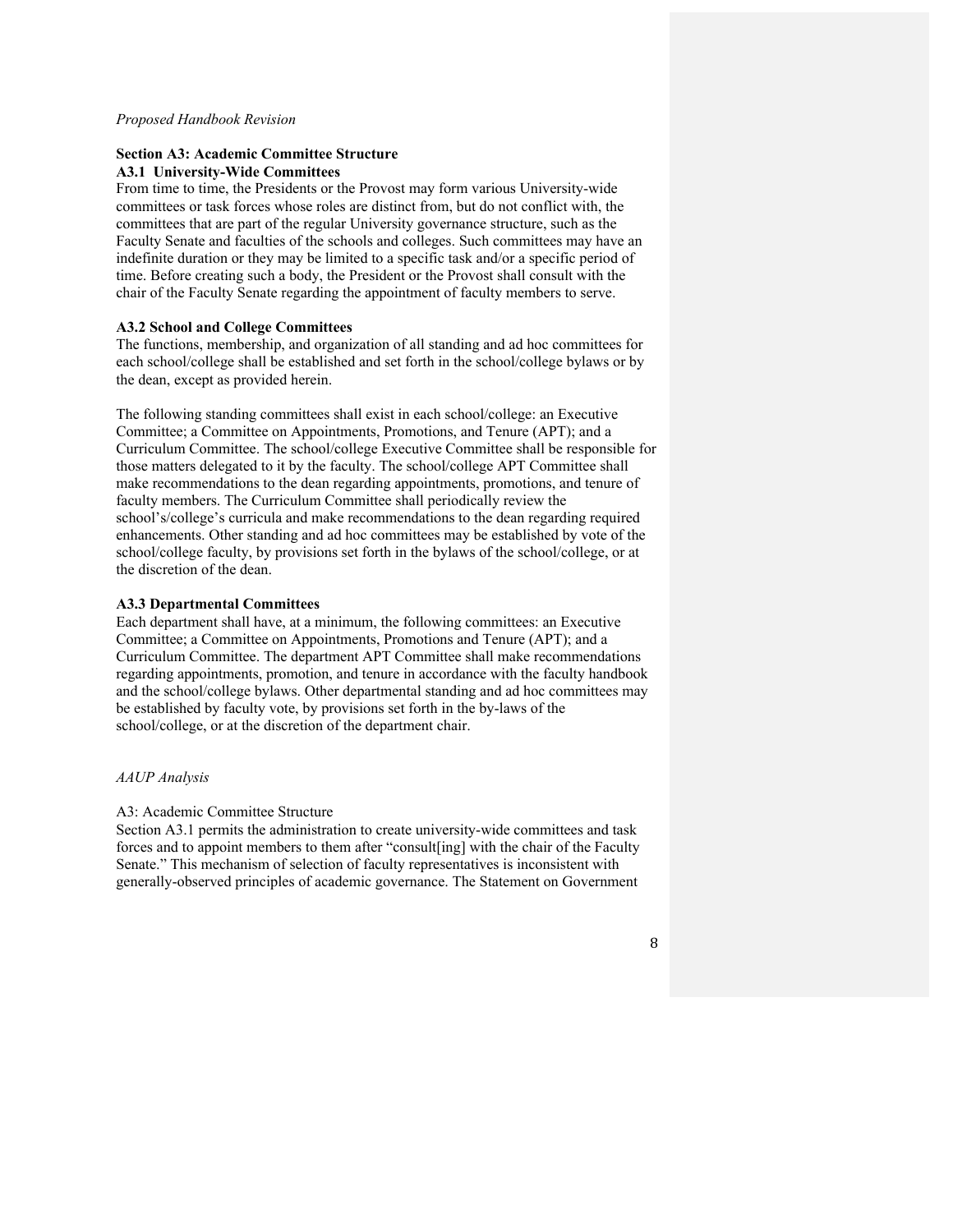observes that "faculty representatives should be selected by the faculty according to procedures determined by the faculty." The mechanism of membership selection for both college-wide and departmental committees, which is the subject of the next two sections and which, in turn, refer the matter to the appropriate bylaws, should be in accord with the same principle. Again, those documents have not been reviewed for this analysis.

#### *Incorporation of AAUP Analysis*

# **Section A3: Academic Committee Structure**

## **A3.1 University-Wide Committees**

From time to time, the Presidents or the Provost may form various University-wide committees or task forces whose roles are distinct from, but do not conflict with, the committees that are part of the regular University governance structure, such as the Faculty Senate and faculties of the schools and colleges. Such committees may have an indefinite duration or they may be limited to a specific task and/or a specific period of time. Before creating such a body, the President or the Provost shall consult with the Faculty Senate such that faculty representatives should be selected by the faculty according to procedures determined by the faculty.

## **A3.2 School and College Committees**

The functions, membership, and organization of all standing and ad hoc committees for each school/college shall be established and set forth in the school/college bylaws or by the dean, except as provided herein.

The following standing committees shall exist in each school/college: an Executive Committee; a Committee on Appointments, Promotions, and Tenure (APT); and a Curriculum Committee. The school/college Executive Committee shall be responsible for those matters delegated to it by the faculty. The school/college APT Committee shall make recommendations to the dean regarding appointments, promotions, and tenure of faculty members. The Curriculum Committee shall periodically review the school's/college's curricula and make recommendations to the dean regarding required enhancements. Other standing and ad hoc committees may be established by vote of the school/college faculty, by provisions set forth in the bylaws of the school/college as determined by the faculty of the school/college.

#### **A3.3 Departmental Committees**

Each department shall have, at a minimum, the following committees: an Executive Committee; a Committee on Appointments, Promotions and Tenure (APT); and a Curriculum Committee. The department APT Committee shall make recommendations regarding appointments, promotion, and tenure in accordance with the faculty handbook and the school/college bylaws. Other departmental standing and ad hoc committees may be established by faculty vote, by provisions set forth in the by-laws of the school/college as determined by the faculty of the school/college..

Christi Cunningham 10/29/2018 3:43 PM **Deleted:** the chair of

Cunningham 10/29/2018 3:43 PM **Deleted:** regarding the appointment of faculty members to serve.

Cunningham 10/29/2018 **Deleted:** , or at the discretion of the dean

**Deleted:** , or at the discretion of the department chair

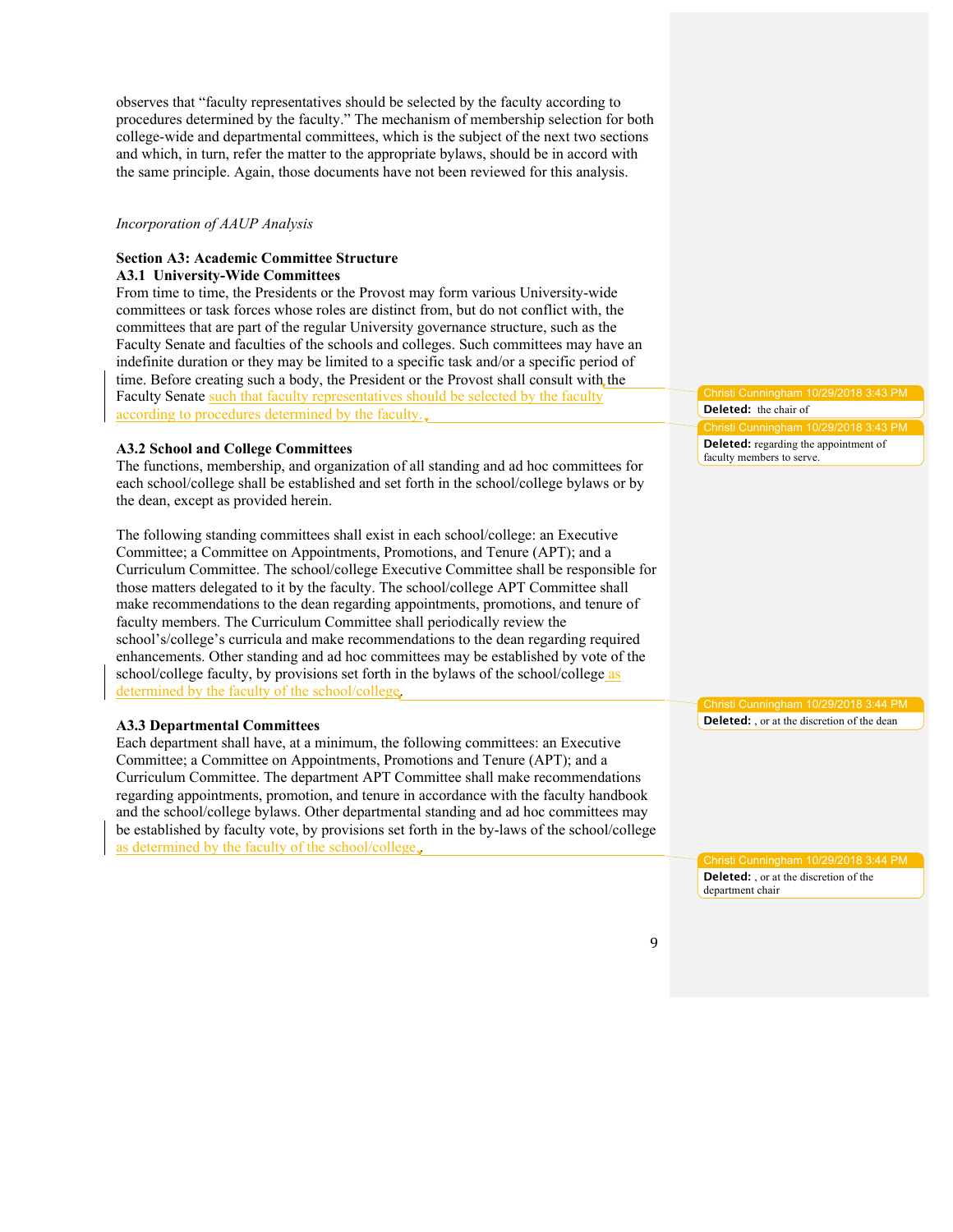# **III. Faculty Participation in Academic Planning**

## *Proposed Handbook Revision*

## **A4.2.1 Faculty Participation in Academic Planning**

Faculty and administrators are partners in the shared responsibility for the academic and educational enterprise at Howard University. In this regard, there is joint responsibility to engage in ongoing processes that guide important decisions regarding academic priorities, academic restructuring, budget/resource allocation, and planning—including capital expenditures and allocation of physical facilities. Faculty shall participate in the planning process for their school/college to ensure the growth of the educational and scholarly potential of the University. The regular members of the faculty of a school/college shall have an opportunity to make recommendations on proposals concerning the creation, consolidation, or elimination of departments, institutes, or other academic or research units making up a part of that school/college. Deans shall consult with the faculty in matters relevant to the academic programs and administration of the unit and be guided by the principle of shared governance (see Sections A1.5.3 and A2.1).

Faculty shall be informed of decanal priorities, goals, and objectives at the start of the academic year, accompanied by budget summaries and resource allocations associated therewith. Faculty shall have an opportunity to offer advice and recommendations to the proposed plan. At the conclusion of each academic year, deans shall provide the faculty with a written report of activities, accomplishments, and impediments related to the original proposed goals and objectives.

## *AAUP Analysis*

A4.2.1 Faculty Participation in Academic Planning

The AAUP's derivative statement on The Role of the Faculty in Budgetary and Salary Matters provides that the faculty's role in this area should depend on the degree of relationship of the budgetary matter to areas of faculty primacy, noting that budgetary decisions that directly affect areas of faculty primacy "should be made in concert with the faculty." The faculty role specified in section A4.2.1 appears to fall short of this provision. Further, this section provides that "the regular members of the faculty of a school/college shall have an opportunity to make recommendations on proposals concerning the creation, consolidation, or elimination of departments, institutes, or other academic or research units making up a part of that school/college," but it fails to recognize that these are in fact areas in which the faculty exercises primary responsibility.

### *Incorporation of AAUP Analysis*

### **A4.2.1 Faculty Participation in Academic Planning**

Faculty and administrators are partners in the shared responsibility for the academic and educational enterprise at Howard University. In this regard, there is joint responsibility to engage in ongoing processes that guide important decisions regarding academic

#### Christi Cunningham 10/29/2018 5:16 PM

**Formatted:** Normal, No widow/orphan control, Don't adjust space between Latin and Asian text, Don't adjust space between Asian text and numbers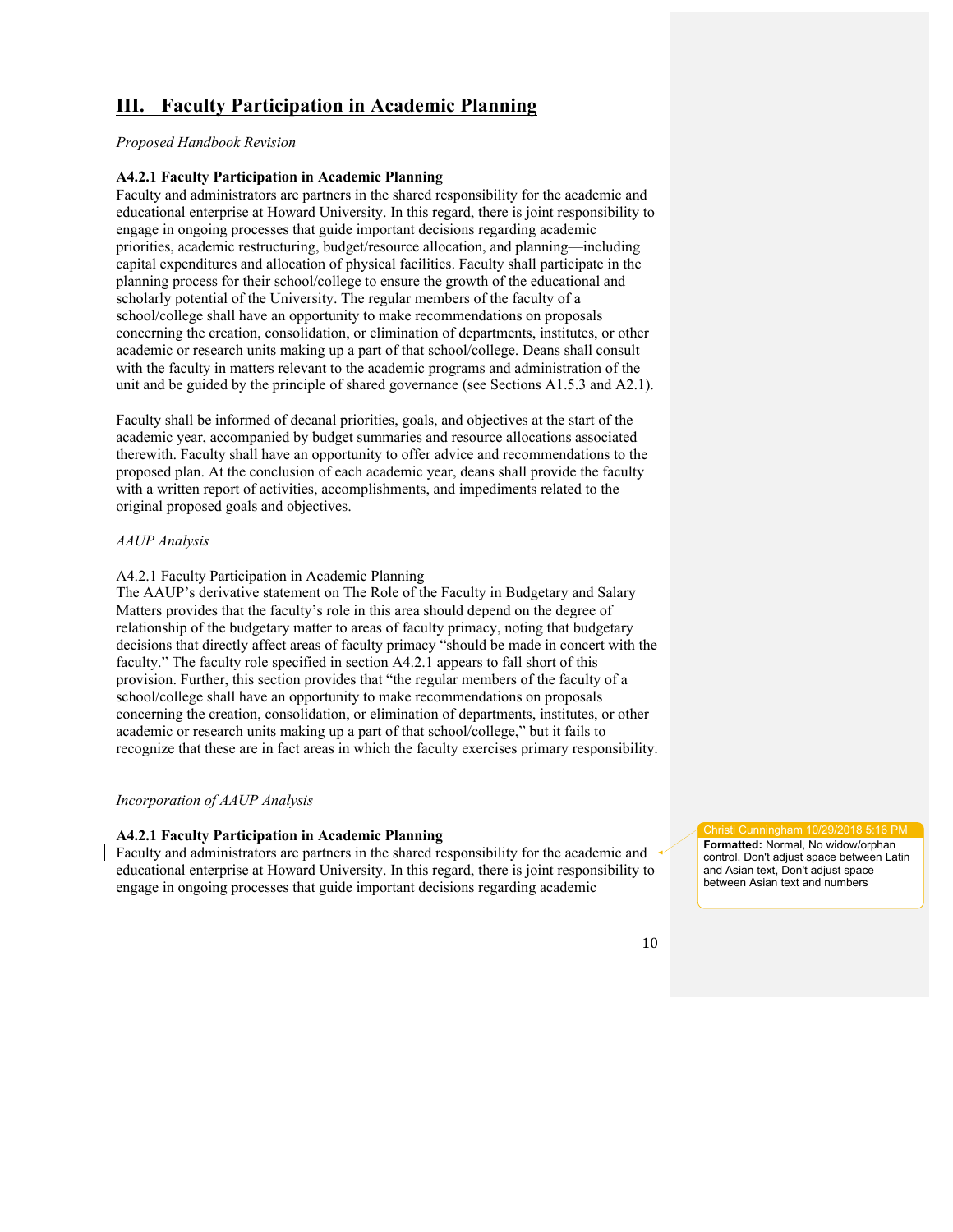priorities, academic restructuring, budget/resource allocation, and planning—including capital expenditures and allocation of physical facilities. Faculty shall participate in the planning process for their school/college to ensure the growth of the educational and scholarly potential of the University. The regular members of the faculty of a school/college shall have an opportunity to make recommendations on proposals concerning such matters. Where the creation, consolidation, or elimination of departments, institutes, or other academic or research units making up a part of that school/college concern primary faculty responsibility, such as curriculum, subject matter and methods of instruction, research, faculty status, and those aspects of student life which relate to the educational process, the governing board and president should concur with the judgment of the regular members of the faculty except in rare instances and for compelling reasons which should be stated in detail . Deans shall consult with the faculty in matters relevant to the academic programs and administration of the unit and be guided

by the principle of shared governance (see Sections A1.5.3 and A2.1).

Faculty shall be informed of decanal priorities, goals, and objectives at the start of the academic year, accompanied by budget summaries and resource allocations associated therewith. Faculty shall have an opportunity to offer advice and recommendations to the proposed plan to the extent that the proposed plan does not concern matters of primary faculty responsibility. Concerning the priorities, goals, objectives, and budgets for matters of primary faculty responsibility, the dean should concur with the judgment of the regular members of the faculty except in rare instances and for compelling reasons which should be stated in detail. At the conclusion of each academic year, deans shall provide the faculty with a written report of activities, accomplishments, and impediments related to the original proposed goals and objectives.

## **IV. Academic Freedom**

## *Proposed Handbook Revision*

## **B1.1 Academic Freedom and Responsibility**

Faculty members are entitled to academic freedom in teaching, research, publication, scholarly activity, assembly, service, and in the generation and transmission of new knowledge.

Academic freedom is defined as follows:

- 1) freedom of inquiry, thought, expression, publication, and peaceable assembly;
- 2) the unrestricted exploration of subjects (including controversial questions), both on and off the campus, in a professionally responsible manner; and
- 3) expression and communication of the widest range of viewpoints, in accord with standards of research integrity, scholarly inquiry and professional ethics, free from internal or external interference or coercion.

Academic discourse frequently involves a strong expression of opinions, including discussion, deliberation, and debate.

**Formatted:** Font:(Default) Times New Roman, 12 pt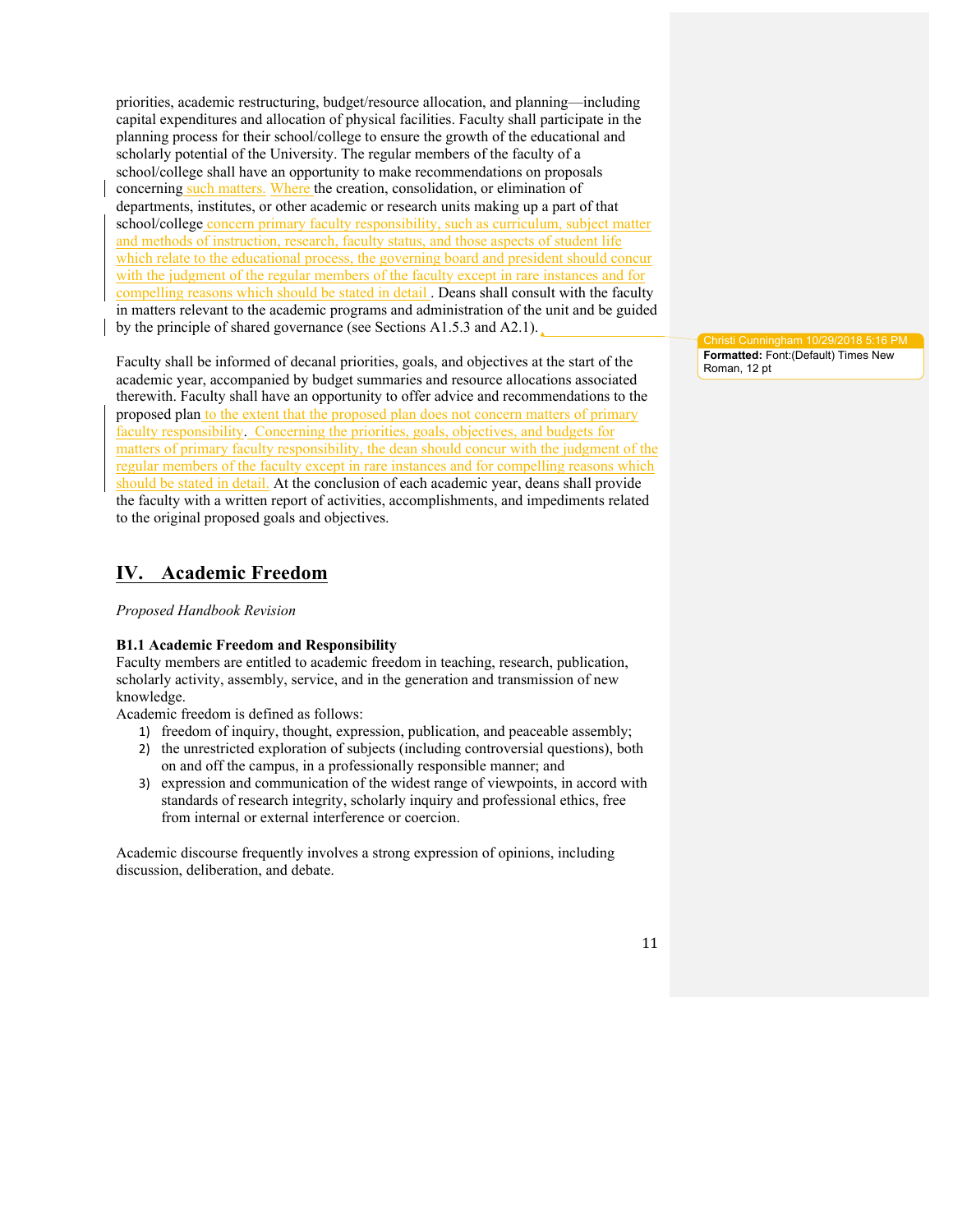The responsibility for defining the particulars of academic freedom primarily lies with the faculty as a body, guided by national norms, such as the "1940 Statement of Principles on Academic Freedom and Tenure" issued by the American Association of University Professors. The exercise of academic freedom entails correlative duties of professional care when teaching, conducting research and scholarship, performing service, or otherwise acting as a member of the faculty.

Academic freedom in research is exercised in the pursuit of new knowledge, the publication of results, and in the generation of new concepts, theories, and hypotheses. In their exercise of academic freedom in research, faculty should be aware that they are subject to policies, regulations, and guidelines governing research that may be required by the University or by external entities such as government agencies or sponsors. Among these are the University's policies regarding sponsored research, intellectual property, research involving human subjects, research involving animals, academic fraud, scientific misconduct, and hazardous materials. The University has policies on the disposition of intellectual property, which are found in the Howard University Intellectual Property Policy. Faculty should be mindful that the University may have, and may assert, ownership of intellectual property developed by faculty, staff and, in some cases, students. Faculty must be careful not to provide University intellectual property, or their associated rights, to third parties without written permission from the Howard University Intellectual Property Committee. In sponsorship agreements, the University will generally try to retain intellectual property rights, or obtain fair consideration for them.

Academic freedom in the classroom, at scholarly assemblies, or in other learning environments involves the discussion and/or transmission of knowledge and information by faculty to foster in students a mature independence of thought and expression. In these contexts, faculty should be careful matters introduced into their teaching have a legitimate educational purpose. Students are entitled to an atmosphere conducive to learning and to fairness and respect in all aspects of the teacher-student relationship. Thus, faculty members must ensure that their treatment of students complies with all University policies, rules and regulations, including those regarding equal opportunity, non-discrimination, harassment and mistreatment, and the University's commitment to promoting the educational aspirations and achievements of all students.

Faculty members also have rights common to all citizens, free from institutional censorship or discipline for private activities, except insofar as such actions affect substantially their responsibilities to the University. At the same time, Howard University faculty members are obligated to be accurate, to exercise appropriate restraint, and to show respect for the opinions of others. Each faculty member has the right to criticize and seek alteration of institutional regulations and policies through appropriate means. However, faculty should remember that the public may judge their profession and the institution by their utterances and, therefore, should make clear when they are operating as individuals, rather than speaking on behalf of the University.

A faculty member's exercise of academic freedom shall not affect his or her terms and conditions of employment, including appointment, reappointment, performance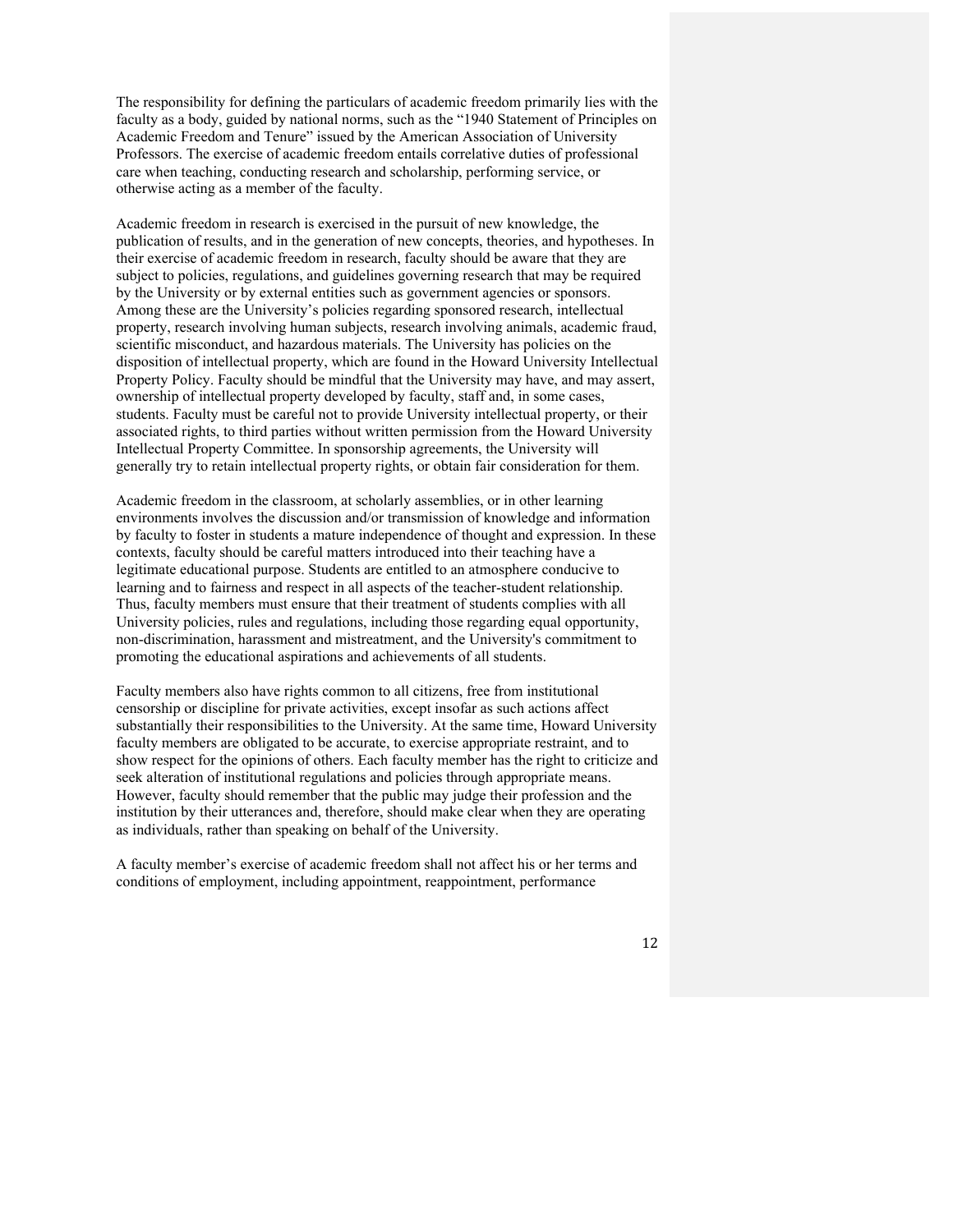evaluations, promotion, and tenure.

*AAUP Analysis*

Chapter B: Terms and Conditions of Faculty Employment Section B1.1 contains a comprehensive definition of academic freedom that is longer than those found in many other faculty handbooks. The sentence "each faculty member has the right to criticize and seek alteration of institutional regulations and policies through appropriate means" in the penultimate paragraph seems to be misplaced, as it refers to academic freedom related to institutional governance, while the remaining paragraph is concerned with speech of faculty members in their role as citizens. In particular, the next sentence, beginning with "however," does not seem to apply to speech related to institutional governance. For further information, see the Committee A Statement on Extramural Utterances, On the Relationship of Faculty Governance to Academic Freedom, and Protecting an Independent Faculty Voice: Academic Freedom after Garcetti v. Ceballos.

*Incorporation of AAUP*

No change incorporated.

## **V. Types of Faculty Appointments**

*Proposed Handbook Revision*

## **Section C1: Types of Faculty Appointments**

Faculty members at Howard University hold appointments in one of three broad categories: (1) tenured and probationary tenure-track faculty; (2) faculty serving on nontenured renewable term appointments; and (3) temporary faculty. **[throughout section C there are references to these types of appointments.**

*AAUP Analysis*

## **Chapter C: Types of Faculty Appointments**

Section C1 describes the types of faculty appointments at Howard University as follows: "Faculty members at Howard University hold appointments in one of three broad categories: (1) tenured and probationary tenure-track faculty; (2) faculty serving on nontenured renewable term appointments; and (3) temporary faculty." Neither faculty serving in non-tenured renewable term appointments nor temporary faculty are eligible for tenure. However, the former may be reappointed without limit, while the latter may not "serve more than seven (7) years in full-time status." The category of temporary faculty members includes both part-time and full-time faculty members.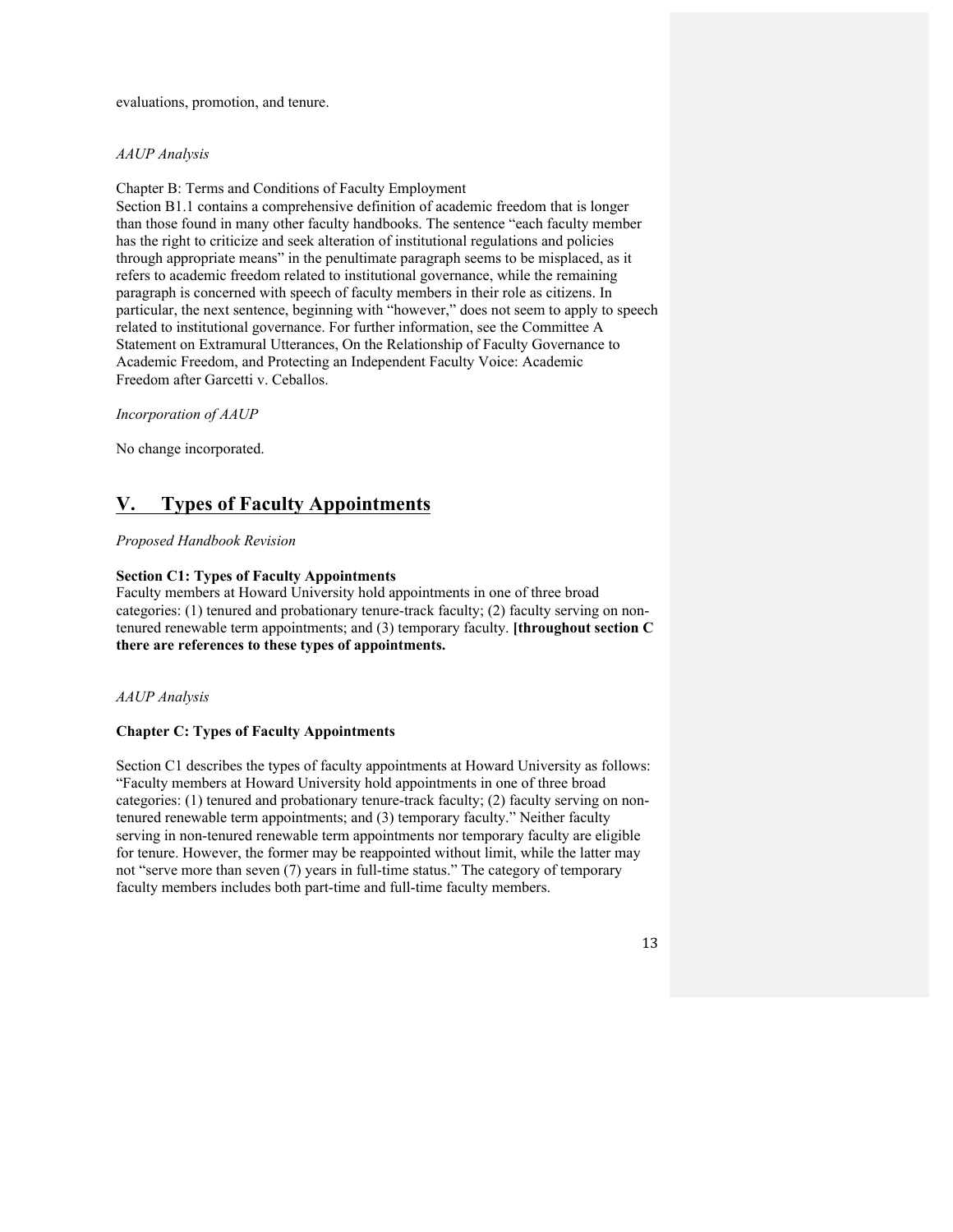These provisions are not consistent with the 1940 Statement of Principles on Academic Freedom and Tenure, which specifies that,

[a]fter the expiration of a probationary period, teachers or investigators should have permanent or continuous tenure, and their service should be terminated only for adequate cause ... or under extraordinary circumstances because of financial exigencies.

The 1940 Statement further specifies that "[b]eginning with appointment to the rank of full-time instructor or a higher rank, the probationary period should not exceed seven years…" The Association believes that all full-time faculty appointments with seven or fewer years of service should be probationary for tenure and that all full-time faculty appointments with more than seven years of service should carry the protections of tenure. (See also Regulation 1b of our Recommended Institutional Regulations on Academic Freedom and Tenure, which derives from the 1940 Statement and other foundational documents. Regulation 1b states, "With the exception of special appointments clearly limited to a brief association with the institution, . . . all full-time faculty appointments are of two kinds: (1) probationary appointments; (2) appointments with continuous tenure."

The argument of the 1940 Statement is essentially this: Excellence in teaching and research is necessary for the public good; academic freedom is required for excellence in teaching and research; and the protections of tenure are necessary to protect academic freedom. Academic freedom being a requisite condition for all who teach and conduct research, all full-time faculty members should either have tenure or be eligible for tenure. Furthermore, as the Recommended Institutional Regulations observes in footnote 14, "There should be no invidious distinctions between those who teach and/or conduct research in higher education, regardless of whether they hold full-time or part-time appointments or whether their appointments are tenured, tenure-track, or contingent."

Nevertheless, over seventy percent of higher-education faculty members today are serving in what we call contingent appointments—i.e., either part time or full time but ineligible for tenure. The AAUP has issued a number of reports that address this problem. Our Contingent Appointments and the Academic Profession describes the detrimental effects of the use (and abuse) of contingent faculty on "the quality of student learning, ... equity among academic colleagues, . . . the integrity of faculty work, and . . . academic freedom." Our most recent report (2010) on the subject, Tenure and Teaching-Intensive Appointments, points to "[a] broad and growing front of research" demonstrating that "the system of permanently temporary faculty appointments has negative consequences for student learning" and recommends, among other solutions, converting non-tenuretrack appointments to the tenure track.

*Incorporation of AAUP Analysis*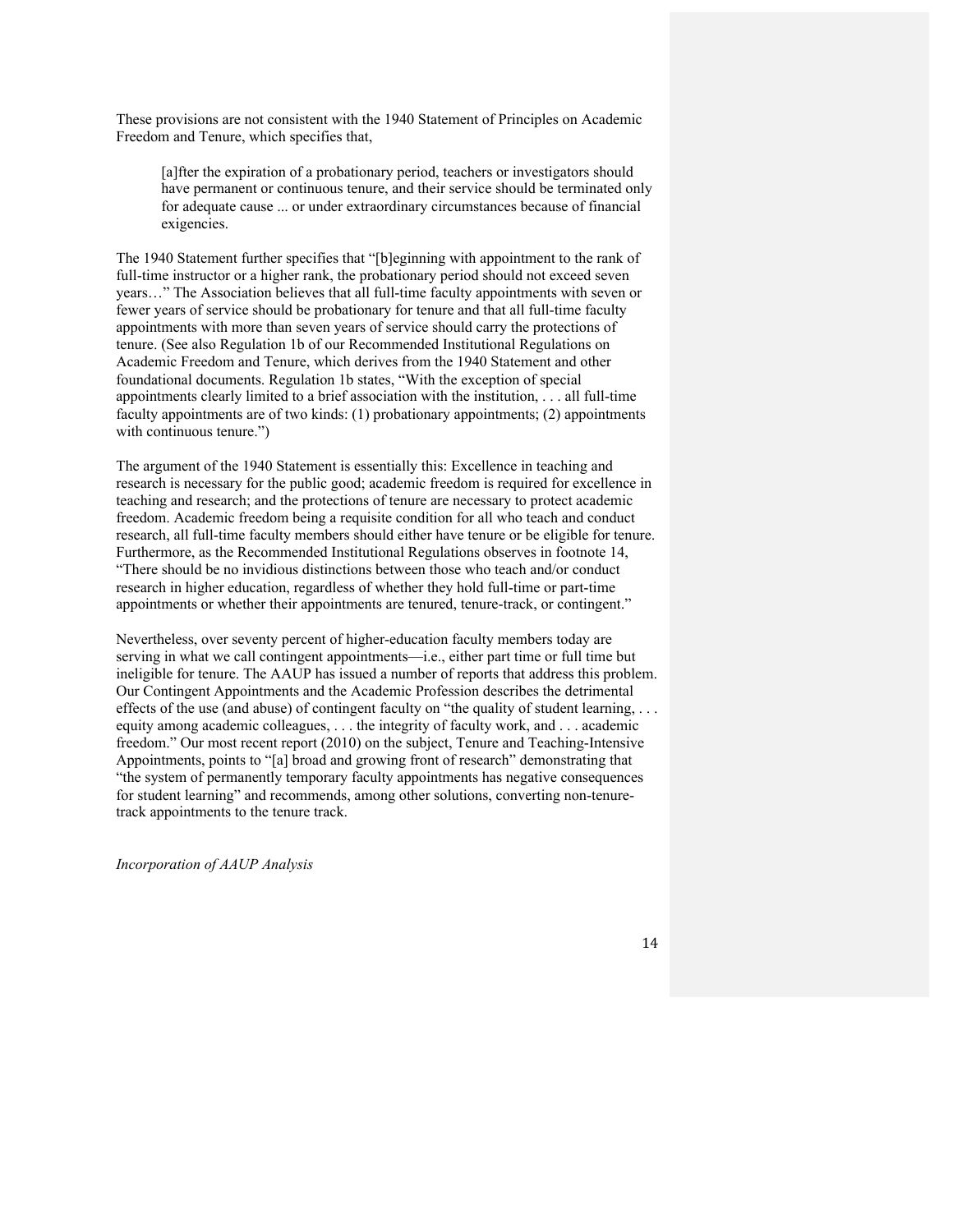No change incorporated. The AAUP analysis acknowledges that 70% of university serve in contingent positions. Howard has long had Career positions and full-time non-tenure track positions. A decision to change that should not be made at this point in the context of revising the handbook.

## **VI. Reappointment of Temporary Faculty**

## *Proposed Handbook Revision*

## **C2.3.2 Reappointment of Temporary Faculty**

Reappointment recommendations are usually initiated by the department chair, after consulting with the department APT Committee. If both the department chair and the department APT Committee decide not to recommend reappointment, no written recommendation will be generated and the matter is closed (subject to the notice of nonreappointment proviso in Section C2.4, immediately below). If either the chair or the department APT Committee recommends reappointment, both the chair's recommendation and the department APT Committee's recommendation are forwarded to the dean with appropriate documentation. The dean then obtains a recommendation from the school/college APT Committee, adds the dean's recommendation, and forwards the entire file to the Provost, whose decision is final.

In schools without departments, the school-wide APT committee initiates the recommendation to reappoint which is then forwarded to the dean, unless otherwise specified in the school's bylaws. If the recommendation is not to reappoint and the dean concurs, the matter is closed, provided that the applicant was timely notified of the decision not to reappoint. In all other cases, the dean will prepare a recommendation to accompany the APT committee's recommendation to the Provost for final decision.

#### *AAUP Analysis*

It is apparent from sections C2.3.2 and F3 that temporary faculty members do not have appeal rights when their appointments are not renewed, which is at odds with the relevant provisions of the Recommended Institutional Regulations (Regulations 2 and 13).

*Incorporation of AAUP Analysis*

No change incorporated.

# **VII. Notice of Non‐Reappointment of Non‐Tenured Faculty Members**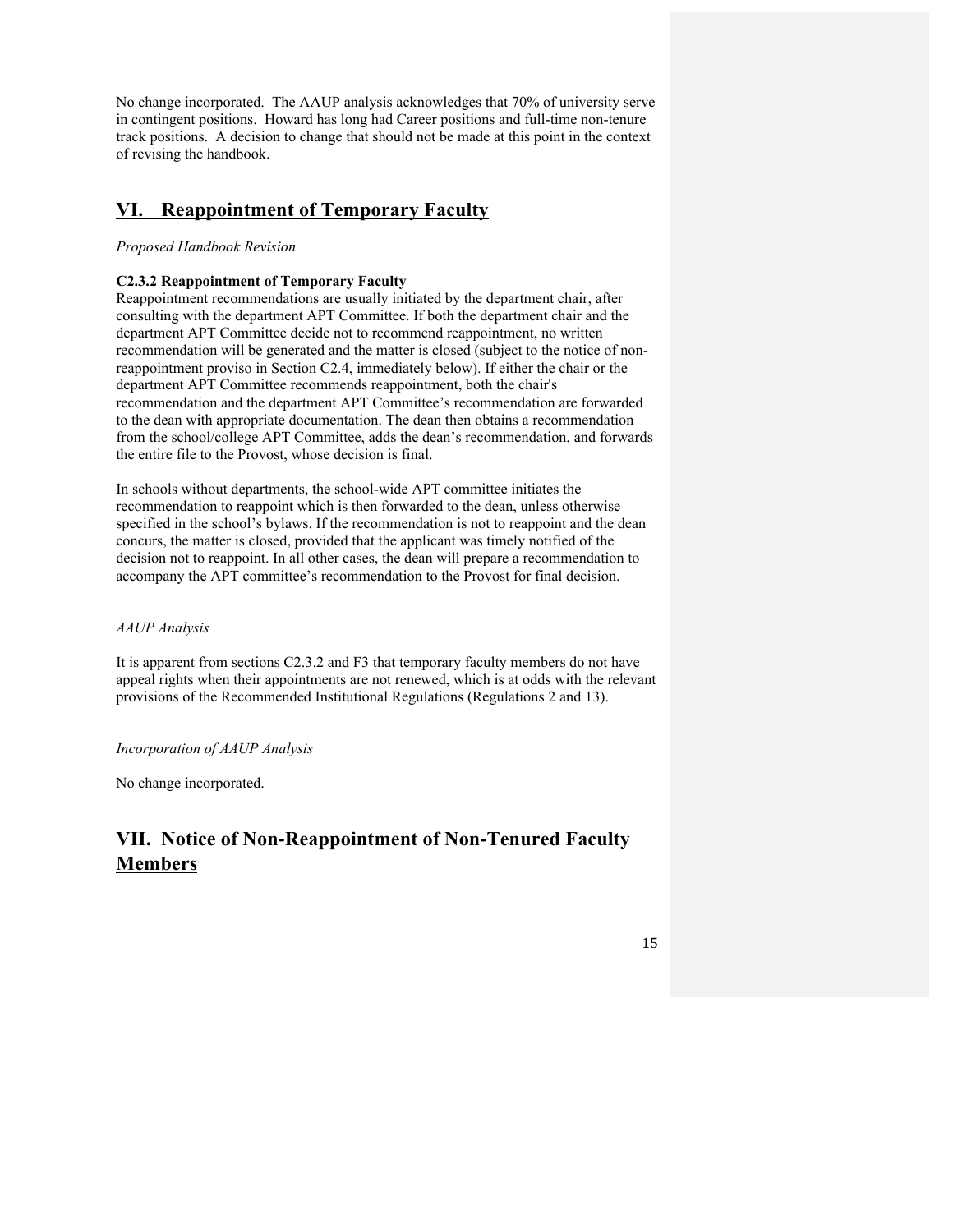### Pr*oposed Handbook Revision*

## **C2.4 Standards for Notice of Non‐Reappointment of Non‐Tenured Faculty Members**

Notice of non‐reappointment of non‐tenured faculty members must be provided as follows:

1) For probationary tenure‐track faculty members on three‐year contracts, at least 12 months (365 calendar days) prior to the expiration date of the current appointment.

2) For non-tenured renewable term faculty members, at least 12 months (365) calendar days) prior to the expiration date of the current appointment.

3) For full‐time temporary faculty members, at least three (3) months (90 calendar days) prior to the date of termination of the current appointment following two (2) years of service.

Failure on the part of the University to provide timely notification of non-reappointment shall entitle the faculty member to a temporary appointment limited to one (1) academic year for probationary tenure-track and non-tenured renewable term faculty members and to (1) one semester for full-time temporary faculty members.

Late notice does not entitle the faculty member to tenure by default or to continued employment beyond what is necessary to observe the relevant notification requirement.

## *AAUP Analysis*

Section C2.4, Standards for Notice of Non-Reappointment of Non-Tenured Faculty Members, provides the following guidelines: "For full-time temporary faculty members, at least three (3) months (90 calendar days) prior to the date of termination of the current appointment following two (2) years of service." This provision appears to apply equally to full-time and part-time temporary faculty members and, in the case of full-time faculty members, is at odds with AAUP-supported standards. These are specified in Standards for Notice of Non-reappointment, which provides for the applicability of the following deadlines to all full-time faculty on renewable term appointments:

1. Not later than March 1 of the first academic year of service, if the appointment expires at the end of that year; or, if a one-year appointment terminates during an academic year, at least three months in advance of its termination. 2. Not later than December 15 of the second academic year of service, if the appointment expires after the end of that year; or, if an initial two-year appointment terminates during an academic year, at least six months in advance of its termination.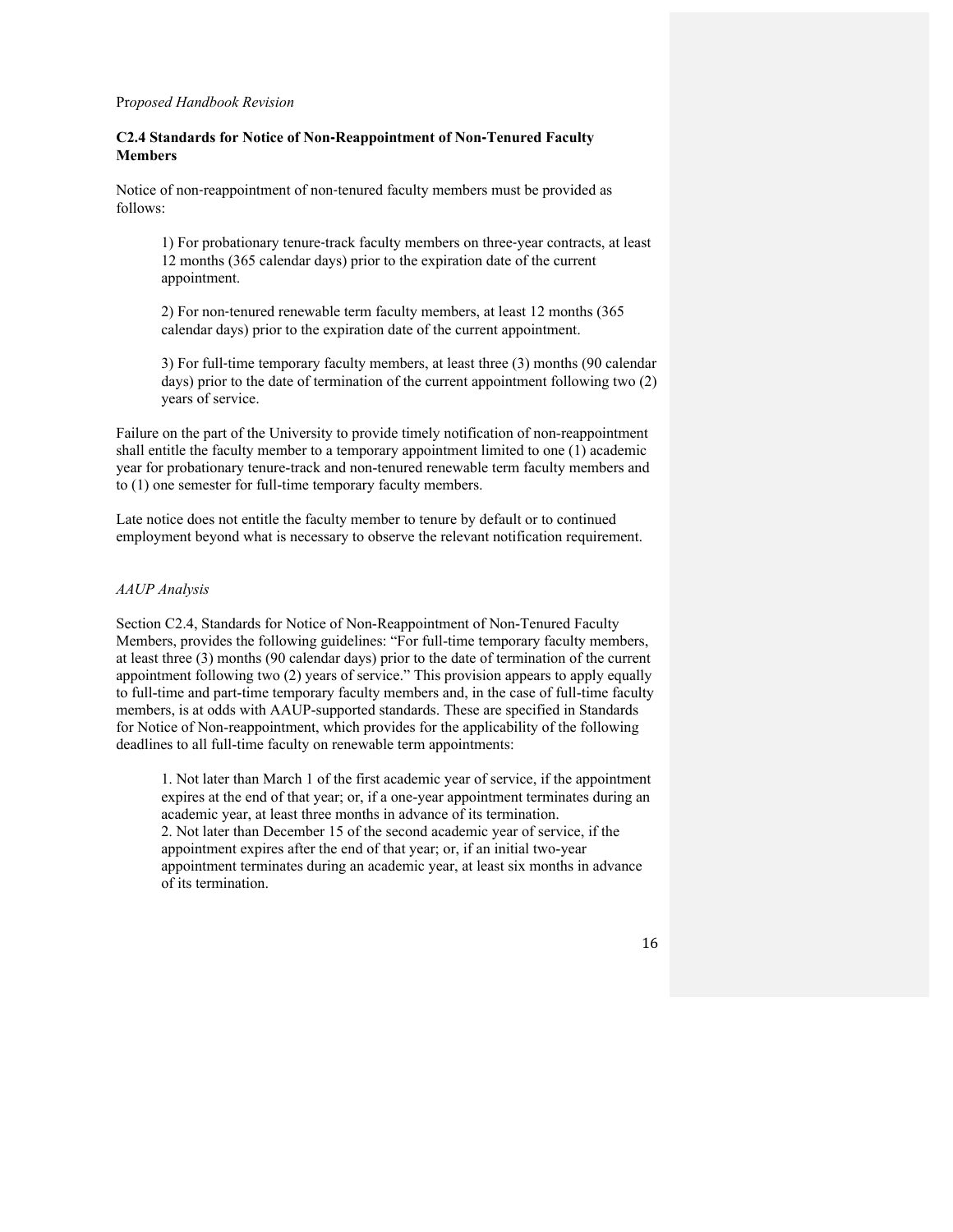3. At least twelve months before the expiration of an appointment after two or more years in the institution.

## *Incorporation of AAUP Analysis*

## **C2.4 Standards for Notice of Non‐Reappointment of Non‐Tenured Faculty Members**

Notice of non‐reappointment of non‐tenured faculty members must be provided as follows:

1) For probationary tenure‐track faculty members on three‐year contracts, at least 12 months (365 calendar days) prior to the expiration date of the current appointment.

2) For non-tenured renewable term faculty members, at least 12 months (365) calendar days) prior to the expiration date of the current appointment.

3) For full‐time temporary faculty members, not later than December 15 of the second academic year of service, if the appointment expires after the end of that year; or, if an initial two-year appointment terminates during an academic year, at least six months in advance of its termination.

Failure on the part of the University to provide timely notification of non-reappointment shall entitle the faculty member to a temporary appointment limited to one (1) academic year for probationary tenure-track and non-tenured renewable term faculty members and to (1) one semester for full-time temporary faculty members.

Late notice does not entitle the faculty member to tenure by default or to continued employment beyond what is necessary to observe the relevant notification requirement.

## **VIII. Separation of Faculty Due to Financial Exigency**

## *Proposed Handbook Revision*

## **Section C5: Separation of Faculty Due to Financial Exigency**

A financial exigency is defined as an imminent fiscal crisis that will result in grave or irreparable harm to the quality of educational or research programs at the University, and which requires termination of faculty appointments to alleviate it. A financial exigency shall not be declared merely as an opportunity to implement academic or programmatic reform.

## **C5.1 Declaration of a State of Financial Exigency**

A financial exigency will be declared by a majority of the members of the Board of Trustees of the University, in accordance with the policies and procedures recommended

#### Christi Cunningham 10/31/2018 3:35 PM

**Deleted:** at least three (3) months (90 calendar days) prior to the date of termination of the current appointment following two (2) years of service.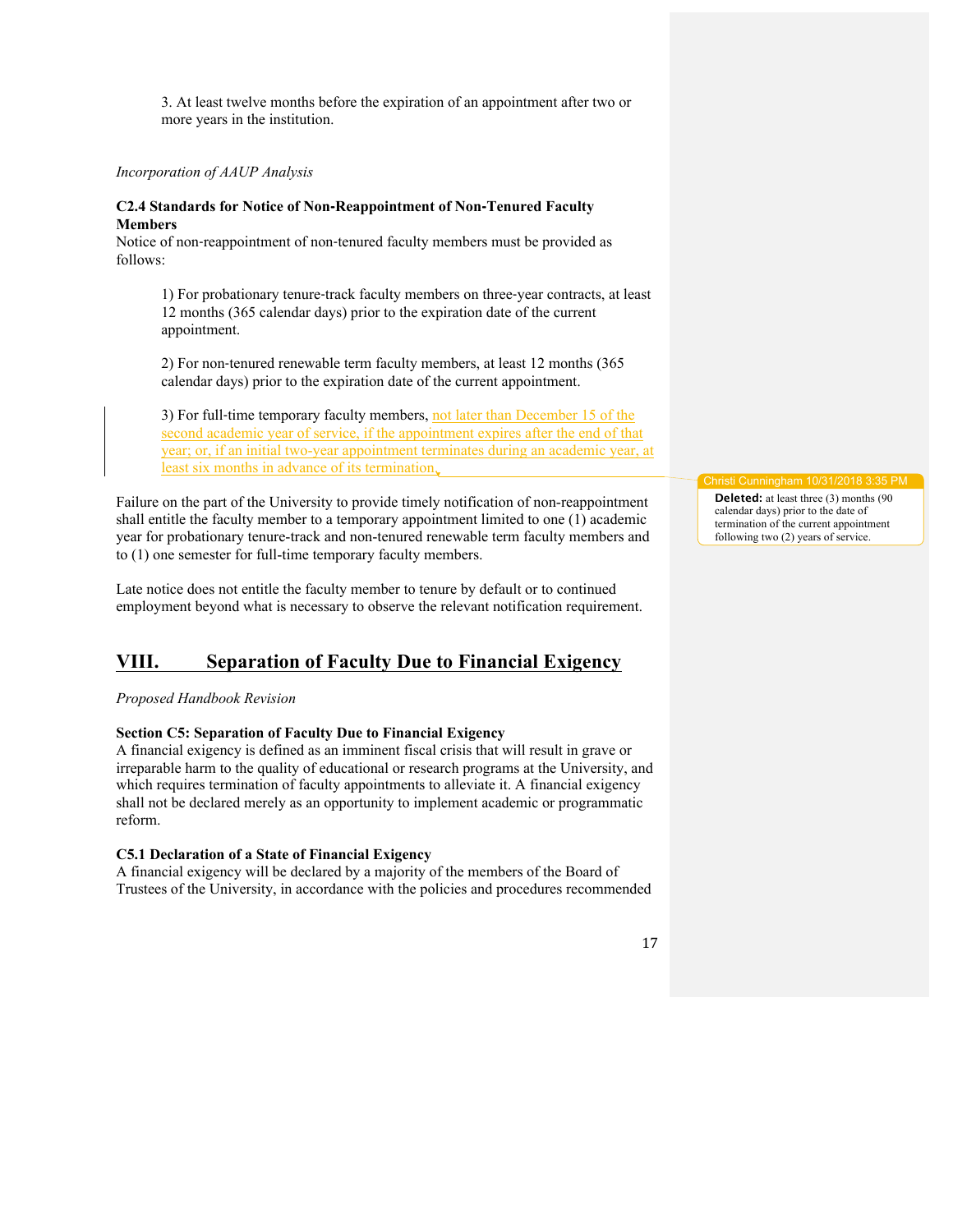by the President and approved by the Board of Trustees.

## **C5.2 Development of a Plan of Action**

Upon the Board's declaration of a financial exigency, the President will appoint a financial exigency advisory committee, which will include members selected by the Faculty Senate, to assist with the development of a plan of action to address the exigency. The President shall determine the composition and specific charge of the committee after consultation with the Chair of the Faculty Senate.

The following principles will be adhered to in the development of the financial exigency plan of action:

1) The responsibility of the faculty in matters of general educational policy will be recognized and consideration will be given to faculty judgments regarding the best response to the exigency.

2) No faculty member with tenure will be terminated unless all faculty members without tenure in the academic department, unit or program designated for retrenchment have been terminated.

The President shall present a plan of action to the University community, the Faculty Senate, and the Board of Trustees in a timely manner.

#### **C5.3 Notification to Faculty Members**

All tenured faculty members terminated for reasons of financial exigency will be terminated at the end of the academic year in which termination notice is given. To the extent that termination notice of less than 120 calendar days is given, severance will be paid in order to ensure that the terminated faculty member shall receive a total of 120 days of pay after receipt of the notice of termination. The written notice of termination must include a statement of the faculty member's right to respond and/or to present his or her case to the Faculty Grievance Commission.

#### **C5.4 Rights of Tenured Faculty Members in the Event of Financial Exigency**

Before terminating the appointment of a tenured faculty member for reasons of financial exigency, every reasonable effort shall be made to find another suitable position for the faculty member within the University. Departmental transfers may be made, if mutually acceptable, and the President (or the President's designee) will work with the affected parties to achieve an agreeable accommodation. Faculty retraining may be provided if such retraining will prepare the faculty member to perform duties associated with another University position within a reasonable period of time. Faculty members meeting age and service requirements, as determined by the Board of Trustees, will be given the option to retire early. The appropriate Faculty Senate Committee will monitor the University's efforts in seeking to find suitable positions within the University for displaced faculty members.

A tenured faculty member terminated for reasons of financial exigency will be allowed to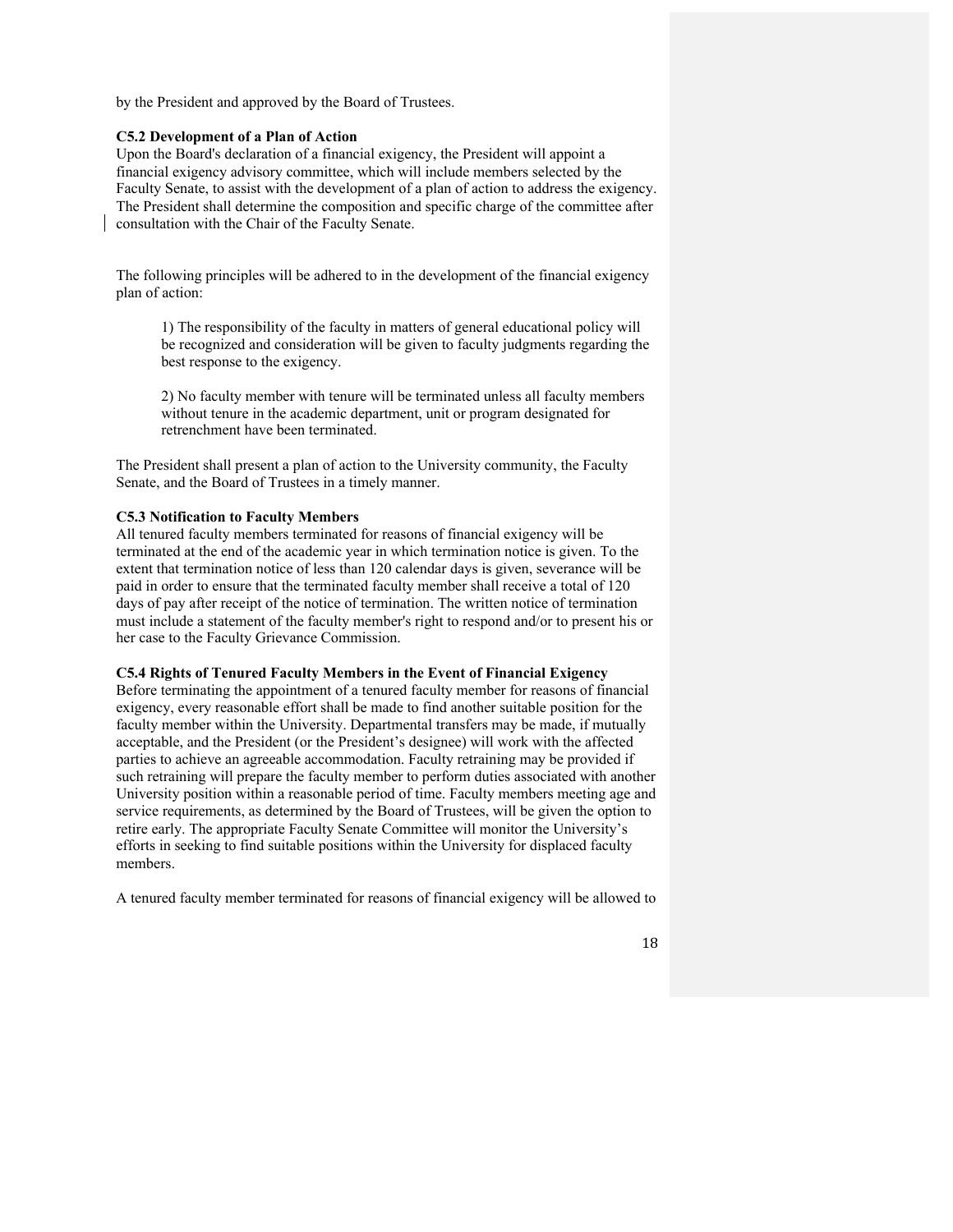participate in the University group health insurance program, consistent with the University's insurance plan, for up to 18 calendar months following the date of termination, unless a different period is required by law. The faculty member is entitled to other rights and benefits of terminated employees as may be specified by the Board of Trustees.

## **C5.5 Other Rights Pertaining to All Faculty in the Event of Financial Exigency**

Faculty members terminated for reasons of financial exigency will have the opportunity to receive counseling services regarding employment opportunities outside the University. If a program that has undergone significant reduction or elimination as a result of financial exigency is reinstated or strengthened by reinstated full-time employees within three (3) years after termination of the state of financial exigency, tenured faculty terminated as a result of said reduction or termination will have the right to be reinstated, if positions are available, before new faculty are hired.

Under established policies and procedures, a faculty member whose appointment is terminated for reasons of financial exigency has the right to appeal to the FGC in cases where other faculty members in the same department are retained.

#### **C5.6 Financial Exigency Sunset Provisions**

A declaration of financial exigency is valid for a period fixed by the Board of Trustees. In any case, after a period of one (1) year from the date of declaration of a financial exigency, the status of the University should be reviewed by both the President and the financial exigency advisory committee, and a report should be issued to the Board of Trustees containing recommendations for appropriate action.

#### *AAUP Analysis*

Multiple elements of section C5: Separation of Faculty Due to Financial Exigency are at odds with Association-supported standards regarding termination of faculty appointments because of financial exigency. These include the definition of a financial exigency, the role of the faculty in declaring a financial exigency, and provisions for severance pay. Regulation 4c of the Recommended Institutional Regulations contains the relevant Association policies.

Regarding the definition of "financial exigency," Regulation 4c(1) states that it is "a severe financial crisis that fundamentally compromises the academic integrity of the institution as a whole and that cannot be alleviated by less drastic means." Regarding the role of the faculty in declaring a financial exigency, the same regulation states, "As a first step, there should be an elected faculty governance body, or a body designated by a collective bargaining agreement, that participates in the decision that a condition of financial exigency exists or is imminent and that all feasible alternatives to termination of appointments have been pursued." When the appointments of tenured faculty members are terminated, Regulation 8 specifies that a year's salary be given as severance. In addition to the deficiencies enumerated above, it is particularly noteworthy that appeal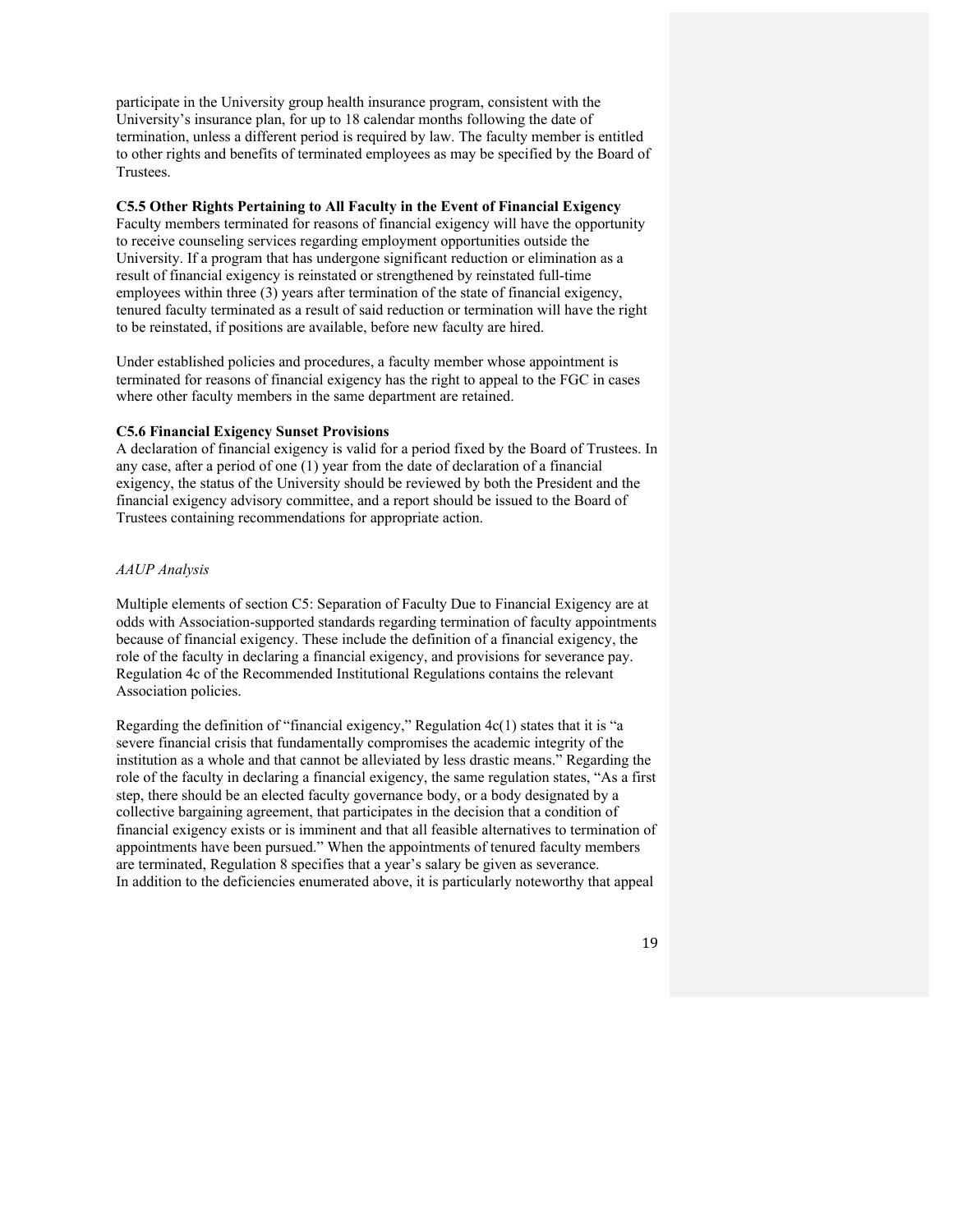rights are limited to instances in which "other faculty members in the same department are retained."

## *Incorporation of AAUP Analysis*

## **Section C5: Separation of Faculty Due to Financial Exigency**

A financial exigency is defined as a severe financial crisis that fundamentally compromises the academic integrity of the institution as a whole, which requires termination of faculty appointments to alleviate it, and that cannot be alleviated by less drastic means. A financial exigency shall not be declared merely as an opportunity to implement academic or programmatic reform.

## **C5.1 Declaration of a State of Financial Exigency**

As a first step, there should be an elected faculty governance body, or a body designated by a collective bargaining agreement, that participates in the decision that a condition of financial exigency exists or is imminent and that all feasible alternatives to termination of appointments have been pursued. A financial exigency will be declared by a majority of the members of the Board of Trustees of the University, in accordance with the policies and procedures recommended by the President and approved by the Board of Trustees.

#### **C5.2 Development of a Plan of Action**

Upon the Board's declaration of a financial exigency, the President will appoint a financial exigency advisory committee, which will include members selected by the Faculty Senate, to assist with the development of a plan of action to address the exigency. The President shall determine the composition and specific charge of the committee after consultation with the Faculty Senate such that faculty representatives should be selected by the faculty according to procedures determined by the faculty.

The following principles will be adhered to in the development of the financial exigency plan of action:

1) The responsibility of the faculty in matters of general educational policy will be recognized and consideration will be given to faculty judgments regarding the best response to the exigency.

2) No faculty member with tenure will be terminated unless all faculty members without tenure in the academic department, unit or program designated for retrenchment have been terminated.

The President shall present a plan of action to the University community, the Faculty Senate, and the Board of Trustees in a timely manner.

#### **C5.3 Notification to Faculty Members**

All tenured faculty members terminated for reasons of financial exigency will be terminated at the end of the academic year in which termination notice is given. To the extent that termination notice of less than 120 calendar days is given, severance will be Christi Cunningham 10/31/2018 10:59 PM

**Deleted:** an imminent fiscal crisis that will result in grave or irreparable harm to the quality of educational or research programs at the University

Christi Cunningham 10/31/2018 10:59 PM

### **Deleted:** and

**Formatted:** Highlight

#### Christi Cunningham 10/31/2018 11:07 PM

**Comment [1]: AAUP** analysis does not provide guidance for what happens after first step, time frame, or relationship between elected faculty governance body and Board of Trustees. Does body make a recommendation to BoT? How does/should BoT treat the recommendation? Mandatory? Discretionary? In consultation? How much time is recommended for this process?

**Deleted:** Chair of the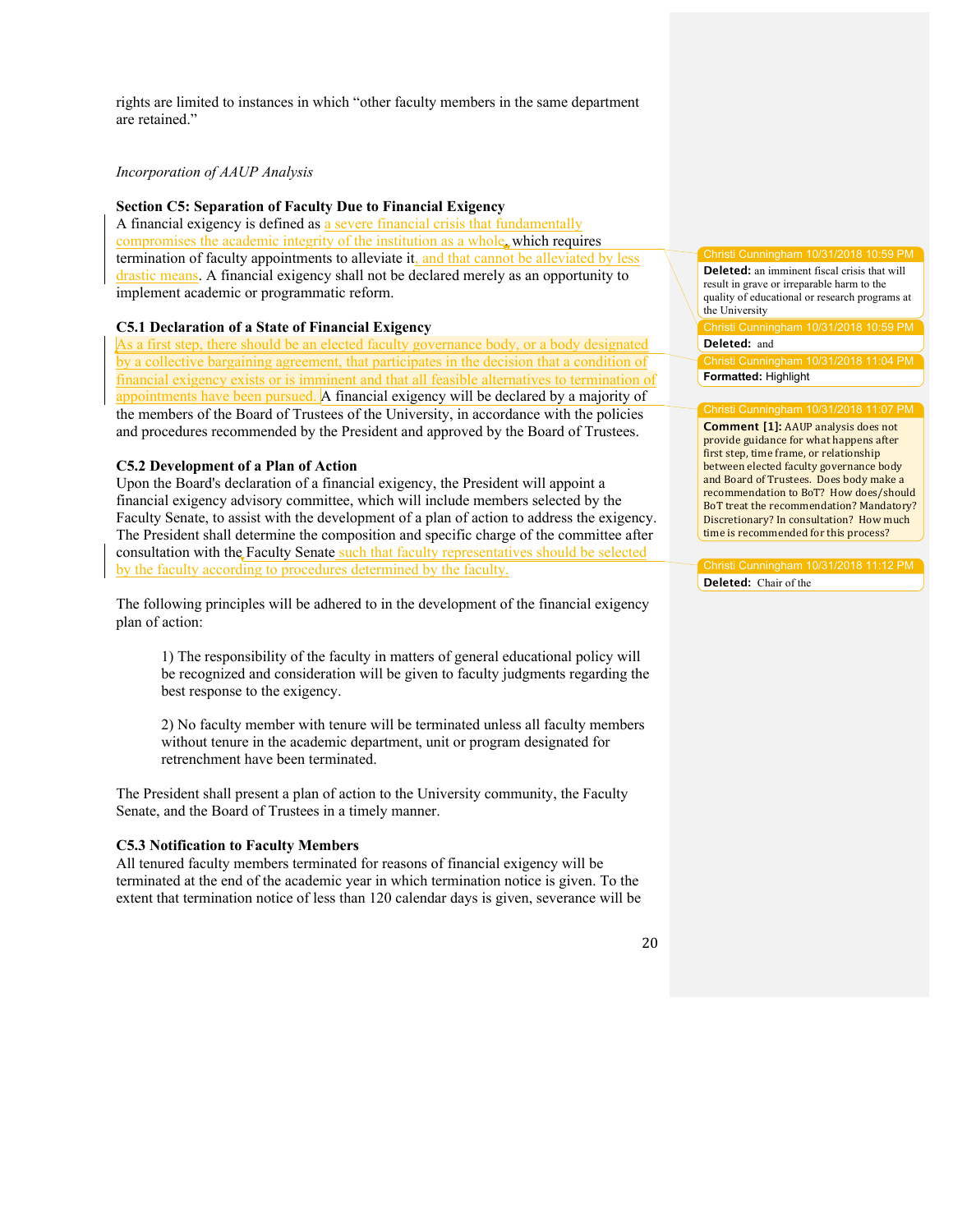paid in order to ensure that the terminated faculty member shall receive a total of 120 days of pay after receipt of the notice of termination. The written notice of termination must include a statement of the faculty member's right to respond and/or to present his or her case to the Faculty Grievance Commission.

## **C5.4 Rights of Tenured Faculty Members in the Event of Financial Exigency**

Before terminating the appointment of a tenured faculty member for reasons of financial exigency, every reasonable effort shall be made to find another suitable position for the faculty member within the University. Departmental transfers may be made, if mutually acceptable, and the President (or the President's designee) will work with the affected parties to achieve an agreeable accommodation. Faculty retraining may be provided if such retraining will prepare the faculty member to perform duties associated with another University position within a reasonable period of time. Faculty members meeting age and service requirements, as determined by the Board of Trustees, will be given the option to retire early. The appropriate Faculty Senate Committee will monitor the University's efforts in seeking to find suitable positions within the University for displaced faculty members.

A tenured faculty member terminated for reasons of financial exigency shall receive one year's severance pay and will be allowed to participate in the University group health insurance program, consistent with the University's insurance plan, for up to 18 calendar months following the date of termination, unless a different period is required by law. The faculty member is entitled to other rights and benefits of terminated employees as may be specified by the Board of Trustees.

**C5.5 Other Rights Pertaining to All Faculty in the Event of Financial Exigency**  Faculty members terminated for reasons of financial exigency will have the opportunity to receive counseling services regarding employment opportunities outside the University. If a program that has undergone significant reduction or elimination as a result of financial exigency is reinstated or strengthened by reinstated full-time employees within three (3) years after termination of the state of financial exigency, tenured faculty terminated as a result of said reduction or termination will have the right to be reinstated, if positions are available, before new faculty are hired.

Under established policies and procedures, a faculty member whose appointment is terminated for reasons of financial exigency has the right to appeal to the FGC.

## **C5.6 Financial Exigency Sunset Provisions**

A declaration of financial exigency is valid for a period fixed by the Board of Trustees. In any case, after a period of one (1) year from the date of declaration of a financial exigency, the status of the University should be reviewed by both the President and the financial exigency advisory committee, and a report should be issued to the Board of Trustees containing recommendations for appropriate action.

## **IX. Section F1: Grievable Matters**

sti Cunningham 11/1/20 **Deleted:** in cases where other faculty members in the same department are retained.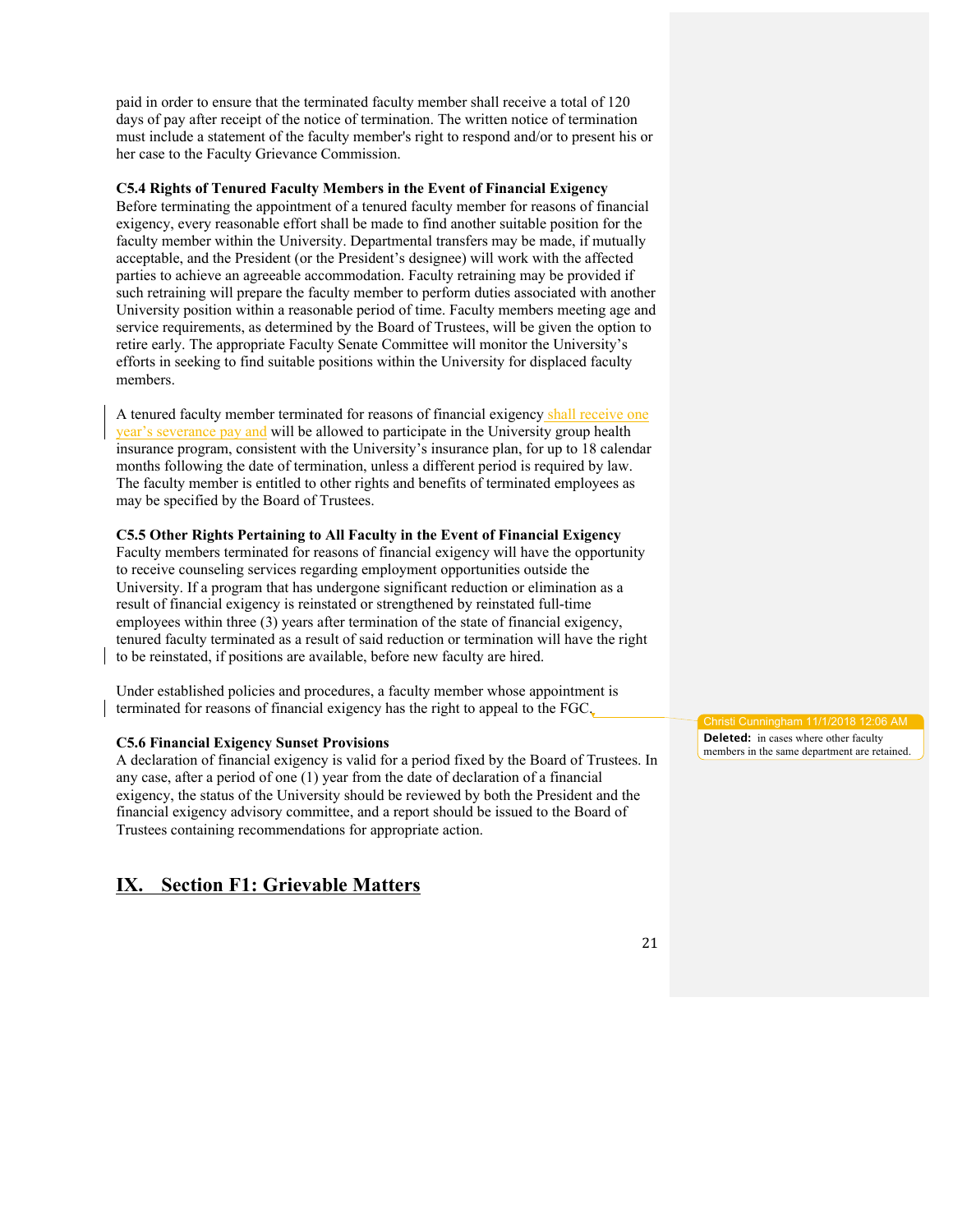#### *Proposed Handbook Revision*

## **Chapter F: Faculty Grievances, the Faculty Grievance Commission (FGC), and FGC Procedures**

## **Section F1: Grievable Matters**

A grievance is a complaint alleging that a disciplinary action (or other adverse action) has been taken that has the potential to affect the faculty member's appointment status or the terms and conditions of employment or to abridge another right that all faculty members enjoy. The processes described below address four kinds of grievances: (1) appeals of recommended major disciplinary sanctions; (2) appeals of negative recommendations for reappointment, tenure, and/or promotion; (3) grievances against another faculty member; or (4) grievances against administrators in cases that do not involve disciplinary actions.

#### *AAUP Analysis*

Further, this specific appeal right is not identified in section section F1: Grievable Matters, and thus the handbook is silent on further procedures for this appeal. Regarding the right to appeal, Regulation  $4c(3)$  provides:

If the administration issues notice to a particular faculty member of an intention to terminate the appointment because of financial exigency, the faculty member will have the right to a full hearing before a faculty committee. The hearing need not conform in all respects with a proceeding conducted pursuant to Regulation 5 [on dismissal for cause], but the essentials of an on-the-record adjudicative hearing will be observed. The issues in this hearing may include the following:

- (i) The existence and extent of the condition of financial exigency. The burden will rest on the administration to prove the existence and extent of the condition. The findings of a faculty committee in a previous proceeding involving the same issue may be introduced.
- (ii) The validity of the educational judgments and the criteria for identification for termination; but the recommendations of a faculty body on these matters will be considered presumptively valid.
- (iii) Whether the criteria are being properly applied in the individual case.

For further information about the Association's position on these issues, see On the Role of the Faculty in Conditions of Financial Exigency.

*Incorporation of AAUP Analysis*

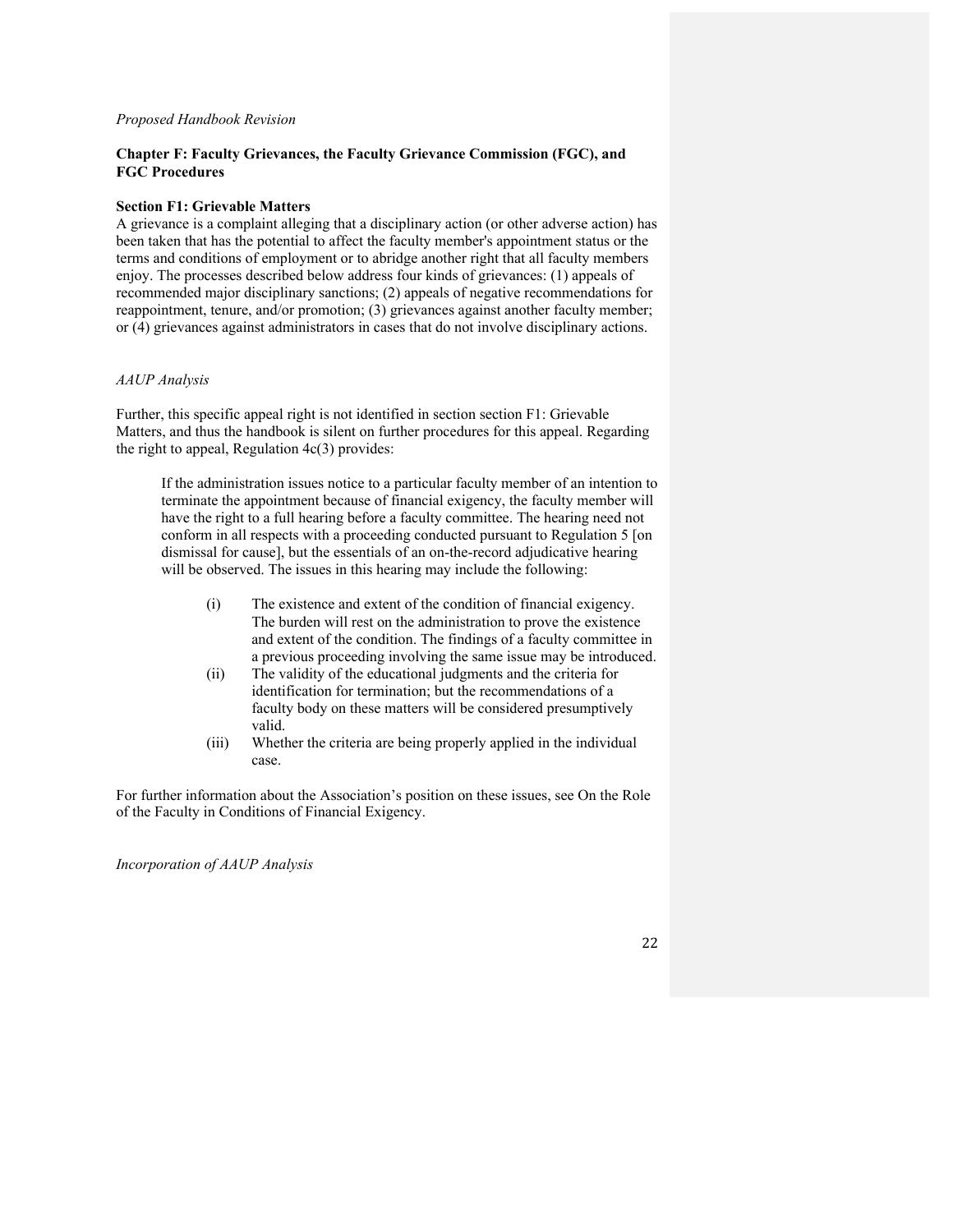## **Chapter F: Faculty Grievances, the Faculty Grievance Commission (FGC), and FGC Procedures**

## **Section F1: Grievable Matters**

A grievance is a complaint alleging that a disciplinary action (or other adverse action) has been taken that has the potential to affect the faculty member's appointment status or the terms and conditions of employment or to abridge another right that all faculty members enjoy. The processes described below address four kinds of grievances: (1) appeals of recommended major disciplinary sanctions; (2) appeals of negative recommendations for reappointment, tenure, and/or promotion; (3) grievances against another faculty member; (4) grievances against administrators in cases that do not involve disciplinary actions; or (5) appeals of termination due to financial exigency.

## [The following procedures would be added]

**Section F6: Procedures Governing Grievances Involving Termination of Faculty Due to Financial Exigency**

If the administration issues notice to a particular faculty member of an intention to terminate the appointment because of financial exigency, the faculty member will have the right to a full hearing before a faculty committee. The hearing need not conform in all respects with a proceeding conducted pursuant to Section F2 [on dismissal for cause], but the essentials of an on-the-record adjudicative hearing will be observed. The issues in this hearing may include the following:

| The existence and extent of the condition of financial exigency.    |
|---------------------------------------------------------------------|
| The burden will rest on the administration to prove the existence   |
| and extent of the condition. The findings of a faculty committee in |
| a previous proceeding involving the same issue may be introduced.   |
| The validity of the educational judgments and the criteria for      |
| identification for termination; but the recommendations of a        |
| faculty body on these matters will be considered presumptively      |
| valid.                                                              |

(iii) Whether the criteria are being properly applied in the individual case.

# **X. Faculty, Tenure, Promotion and Evaluation**

## *Proposed Handbook Revision*

## **D2.3 Tenure Clock Extensions**

Under normal circumstances, the maximum probationary period for Assistant Professors is seven years (7) from the start of the tenure-track appointment, with the pre-tenure review in the third year and the mandatory review for tenure and promotion occurring in **Deleted:** or

**Deleted: Formatted:** Indent: Left: 0"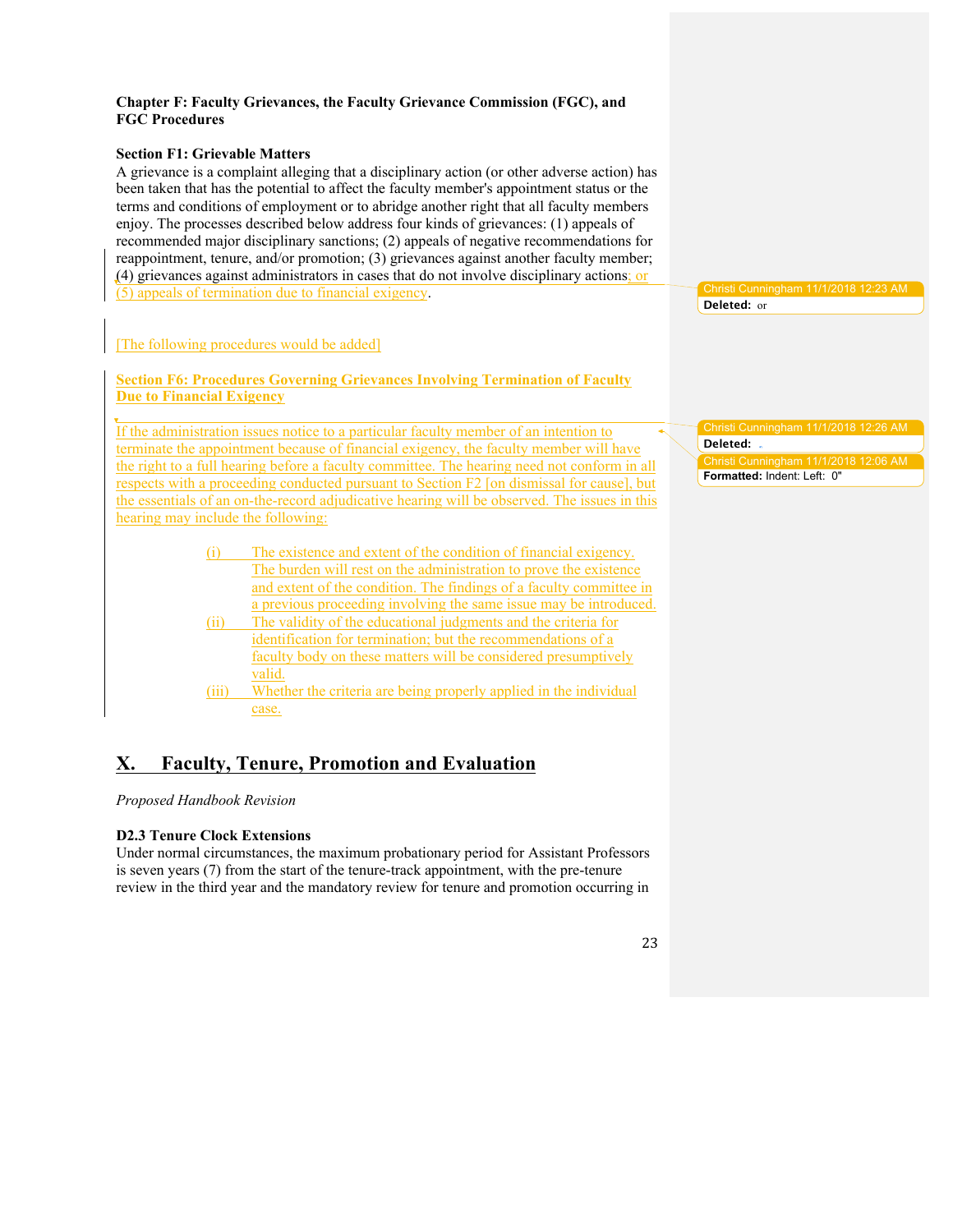the sixth year. The maximum probationary period for Associate Professors is five (5) years, with the mandatory review for tenure in the fourth year. In certain circumstances, however, the tenure clock may be stopped and an extension may be granted beyond the customary maximum probationary periods.

Probationary tenure-track faculty members may request a one-year stoppage of the tenure clock for life events that may significantly interfere with their ability to achieve promotion and/ or tenure within the conventional time frames. Such life events include, but are not limited to, the following:

1) The addition of a child into the faculty member's household. If both parents are probationary faculty members, each is eligible for a one-year tenure-clock extension;

2) A serious health condition (as defined in the Federal and District of Columbia Family and Medical Leave Acts) of the faculty member, or of a domestic partner or family member for whom the faculty member acts as the primary caregiver;

3) The death of a parent, child, spouse, or domestic partner;

4) Active military service during the period of deployment;

5) Unforeseen circumstances that adversely affect the faculty member's ability to conduct scholarly work or fulfill other faculty responsibilities.

## *AAUP Analysis*

Chapter D: Faculty Tenure, Promotion and Evaluation

According to a July 5, 2018, memorandum by Provost Anthony K. Wutoh, language on extending the tenure clock in section D2.3 is newly added to this proposed edition of the faculty handbook. While the provisions in this section are generally consistent with Association recommendations, the inclusion of any "unforeseen circumstances that adversely affect the faculty member's ability to conduct scholarly work or fulfill other faculty responsibilities" as a reason for extending the tenure clock in addition to those already included would appear to go beyond what the Association recommends. It is important to keep in mind that extensions to the probationary period should not be granted solely to allow a faculty member to complete a project or to improve an academic record. Such a practice is contrary to what is meant by maximum probation and may tempt institutions to resort to such a step in cases in which it is difficult to reach a clear decision. The result would be a general erosion of the concept of probation and tenure.

*Incorporation of AAUP Analysis*

No change recommended.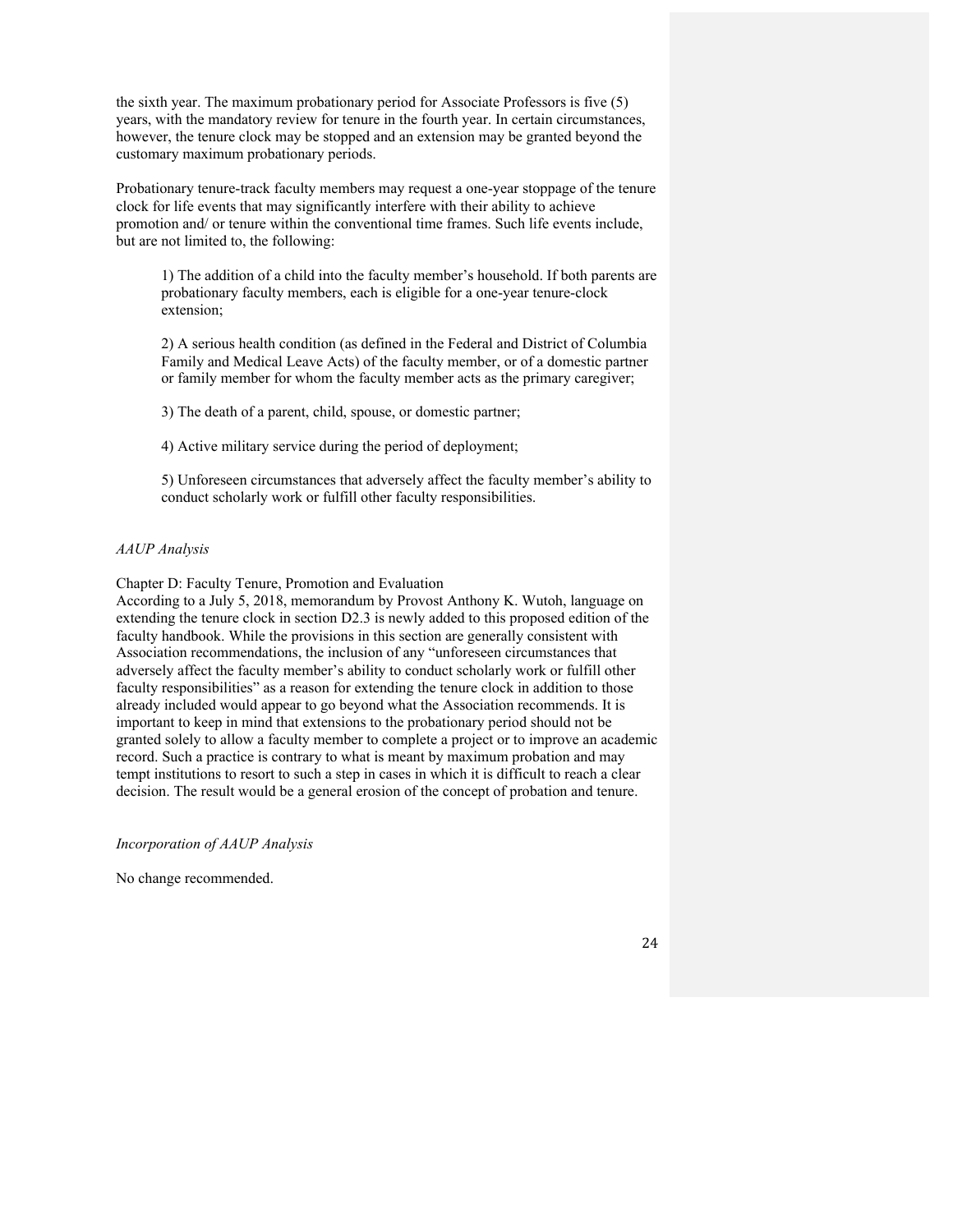## **XI. Disciplinary Matters**

## *Proposed Handbook Revision*

### **Section E1: Types of Disciplinary Sanctions**

Disciplinary actions against a faculty member may include written reprimands, which may also require satisfying the terms of a corrective action plan, and the major sanctions of reduction in pay or rank, removal of teaching responsibilities, revocation of tenure, suspension (with or without pay), and termination for just cause.

As a general rule, the principle of graduated discipline shall apply, with the disciplinary action commensurate with the behavior. Written reprimands attempt to correct objectionable behavior without otherwise affecting the faculty member's rank, status, or the terms and conditions of employment. Major sanctions involve actions that may affect the faculty member's rank, status, or the terms and conditions of employment.

A single incident involving a serious violation of University policies or procedures, a violation of local, state or federal law, or behavior that suggests the faculty member may pose a risk to persons or property, or may expose the University to immediate legal liability, may warrant an immediate suspension pending further investigation and a formal recommendation. In these cases, the suspension may be with or without pay.

## *AAUP Analysis*

Several of the policies in Chapter E are inconsistent with the principles outlined above. Suspension pending a hearing is permitted, according to section E1 and may be based on "a single incident involving a serious violation of University policies or procedures, a violation of local, state or federal law, or behavior that suggests the faculty member may pose a risk to persons or property, or may expose the University to immediate legal liability," which goes beyond the standard of a threat of "immediate harm to the faculty member or others." There is no provision for consultation with a faculty body. The section further provides that "the suspension may be with or without pay." The Association's position is that the suspension ought to be with pay.

#### *Incorporation of AAUP Analysis*

#### **Section E1: Types of Disciplinary Sanctions**

Disciplinary actions against a faculty member may include written reprimands, which may also require satisfying the terms of a corrective action plan, and the major sanctions of reduction in pay or rank, removal of teaching responsibilities, revocation of tenure, suspension (with or without pay), and termination for just cause.

As a general rule, the principle of graduated discipline shall apply, with the disciplinary action commensurate with the behavior. Written reprimands attempt to correct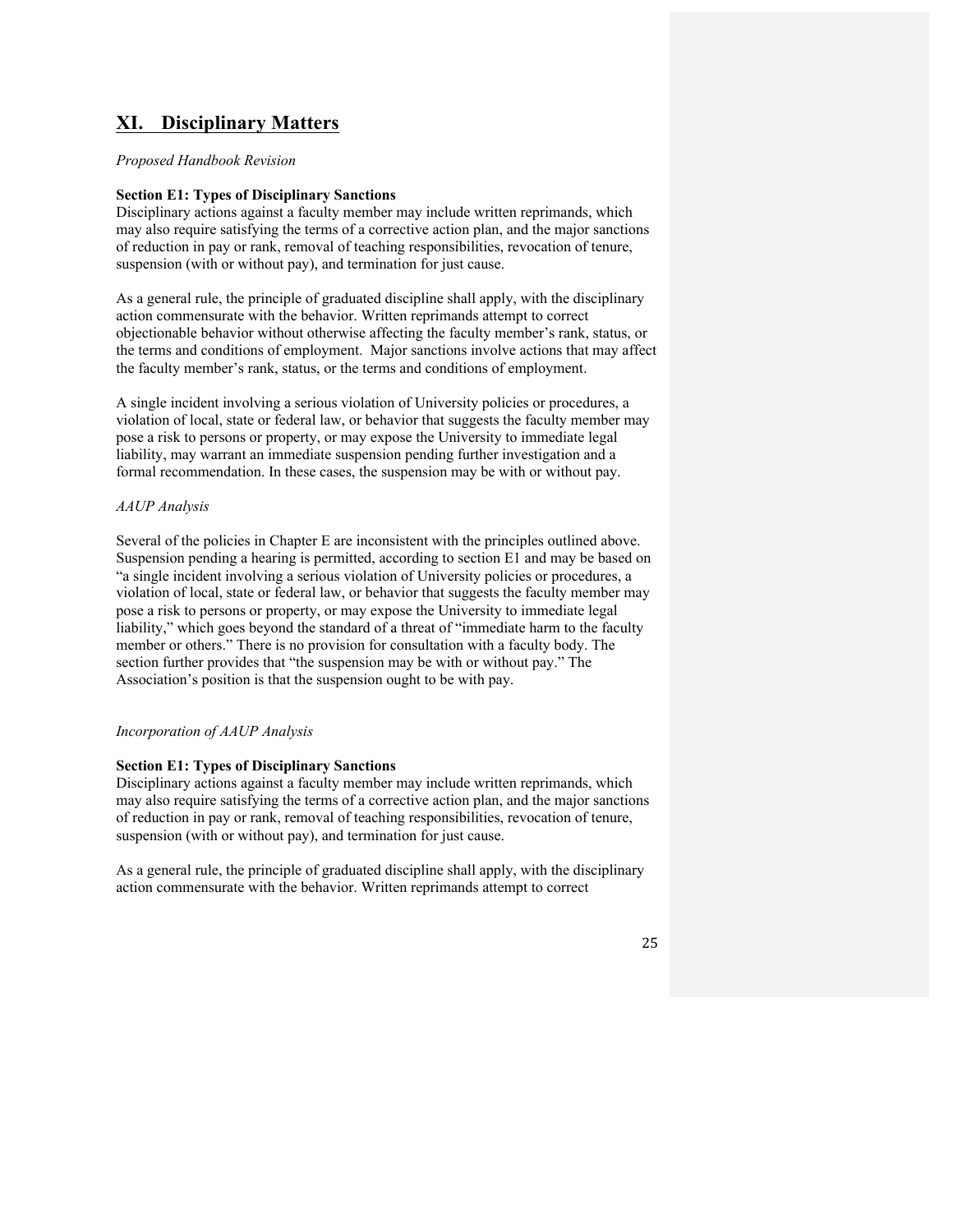objectionable behavior without otherwise affecting the faculty member's rank, status, or the terms and conditions of employment. Major sanctions involve actions that may affect the faculty member's rank, status, or the terms and conditions of employment.

A single incident involving a threat of immediate harm to the faculty member or others may warrant an immediate suspension pending further investigation and a formal recommendation. In these cases, the suspension shall be with pay.

## **XII. Written Reprimands**

*Proposed Handbook Revision*

### **Section E2: Written Reprimands**

If the allegation brought to the attention of the administrator of an academic unit involves neglect of faculty responsibilities or violation of university policies or one that was the subject of previous charges, the administrator may issue a written reprimand. The administrator will notify the faculty member of the charge(s) and the proposed sanction and provide an opportunity for discussion and, if possible, resolution. The faculty member may, but is not required to, request that the Executive Committee review the matter and make a recommendation to the administrator before the reprimand is issued. If the sanction involves a corrective action plan, requiring participation in workshops or other appropriate professional development activities to achieve specifically stated goals and objectives, the notice will specify a timeline for completion and any other terms and conditions that apply. At the faculty member's request, the administrator will meet to discuss the proposed plan. The faculty member may be accompanied by another faculty member or by the Faculty Ombudsperson. If the sanction involves a letter of reprimand, the administrator will meet with the faculty member to discuss its contents before issuing it.

A faculty member who receives a written reprimand may, within two (2) weeks from receipt of the communication, submit a written request for reconsideration. If the faculty member has not previously sought review of that matter by the Executive Committee, the faculty member may, but is not required to, request that the Executive Committee review the matter and include a recommendation to be considered by the administrator. If the administrator decides to let the reprimand stand, the faculty member may request review by the next higher administrative authority, who will have two (2) weeks to make a decision and inform the faculty member and the relevant administrator in writing. The decision of the administrator who hears the appeal is final, and is not subject to grievance to the Faculty Grievance Commission.

#### *AAUP Analysis*

Section E2 exempts minor sanctions from appeal to the Faculty Grievance Commission.

#### Christi Cunningham 11/1/2018 12:51 AM

**Deleted:** serious violation of University policies or procedures, a violation of local, state or federal law, or behavior that suggests the faculty member may pose a risk to persons or property, or may expose the University to immediate legal liability,

#### risti Cunningham 11/1/2018 12:52 AM **Deleted:**

**Deleted:** may **Deleted:** or without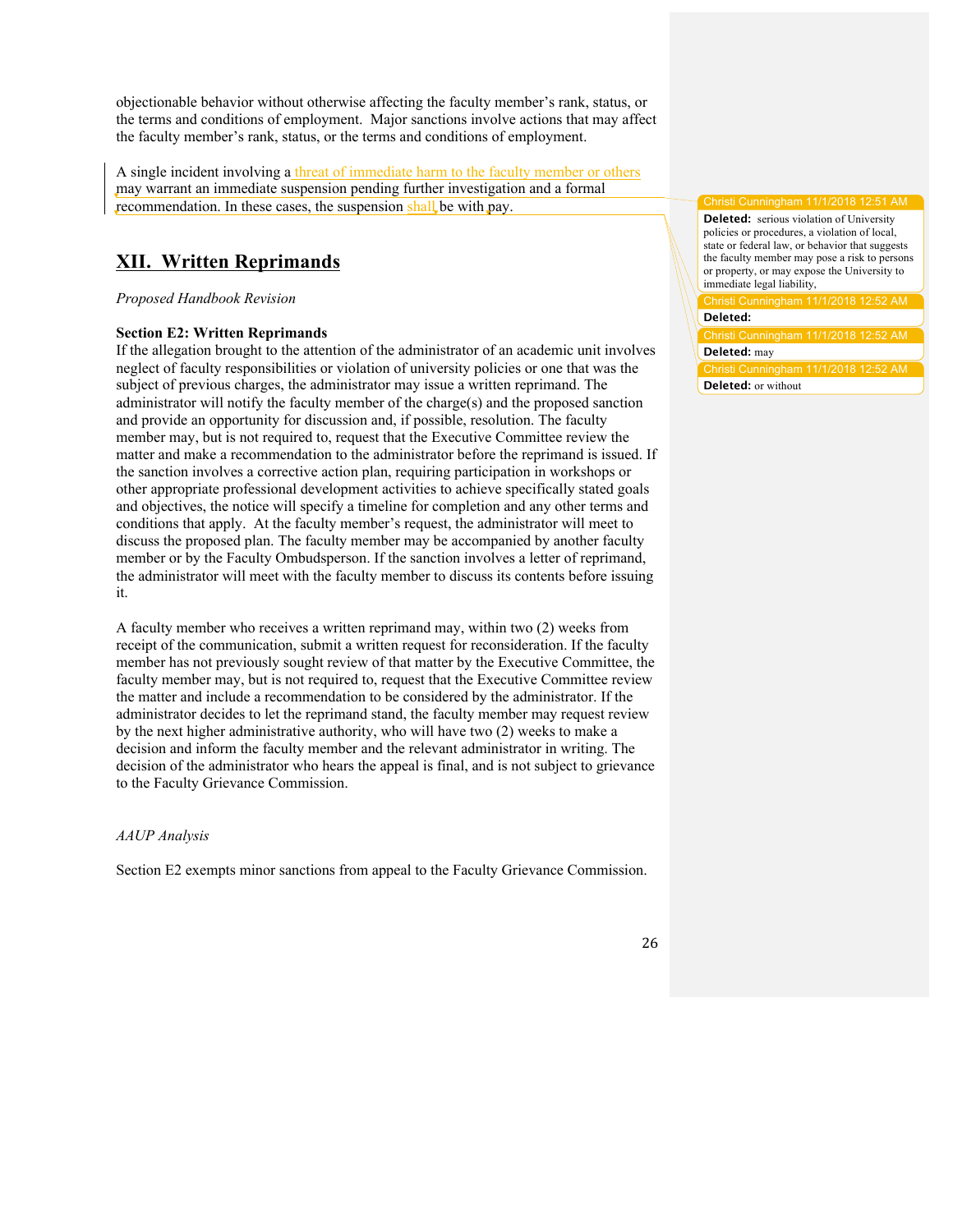## *Incorporation of AAUP Analysis*

No change recommended. Minor sanctions procedure is new and more protection than faculty had under 1993. Appeal of minor sanction to FGC could impair ability of FGC to handle major sanctions and other matters.

## **XIII.Burden of Proof for Major Sanctions**

*Proposed Handbook Revision*

## **Section E3: Major Sanctions**

**[. . .]**

The following procedures shall be observed:

1) A recommendation to impose a major sanction will normally be initiated by the dean of the unit in which the faculty member's primary appointment resides, after consultation with the department chair and the department Executive Committee. In schools that do not contain departments, the recommendation may be initiated by the dean of the unit in which the faculty member's primary appointment resides, after consultation with the associate dean for academic affairs (or other appropriate administrator) and an appropriate faculty committee. However, the Provost or other appropriate administrator may initiate the recommendation. In cases involving allegations of bullying or retaliation by an administrator who is also a member of the faculty, the complaining faculty member may initiate a complaint to the next level supervisor of the administrator against whom the allegations are made. In any case involving dismissal for cause, the burden of proof that just cause exists shall be on the university. Proof shall be by the preponderance of the evidence on the record as a whole.

## *AAUP Analysis*

According to section E3, in hearings concerning major sanctions, the burden of proof is on the administration only in dismissal proceedings, but not in cases involving other major sanctions. The cited standard of proof here and in section F1.2.3 is the "preponderance of the evidence" standard, which is weaker than the "clear and convincing" evidence standard, cited above. Thus, both policies on major and minor sanctions are at odds with Association-supported procedural standards.

*Incorporation of AAUP Analysis*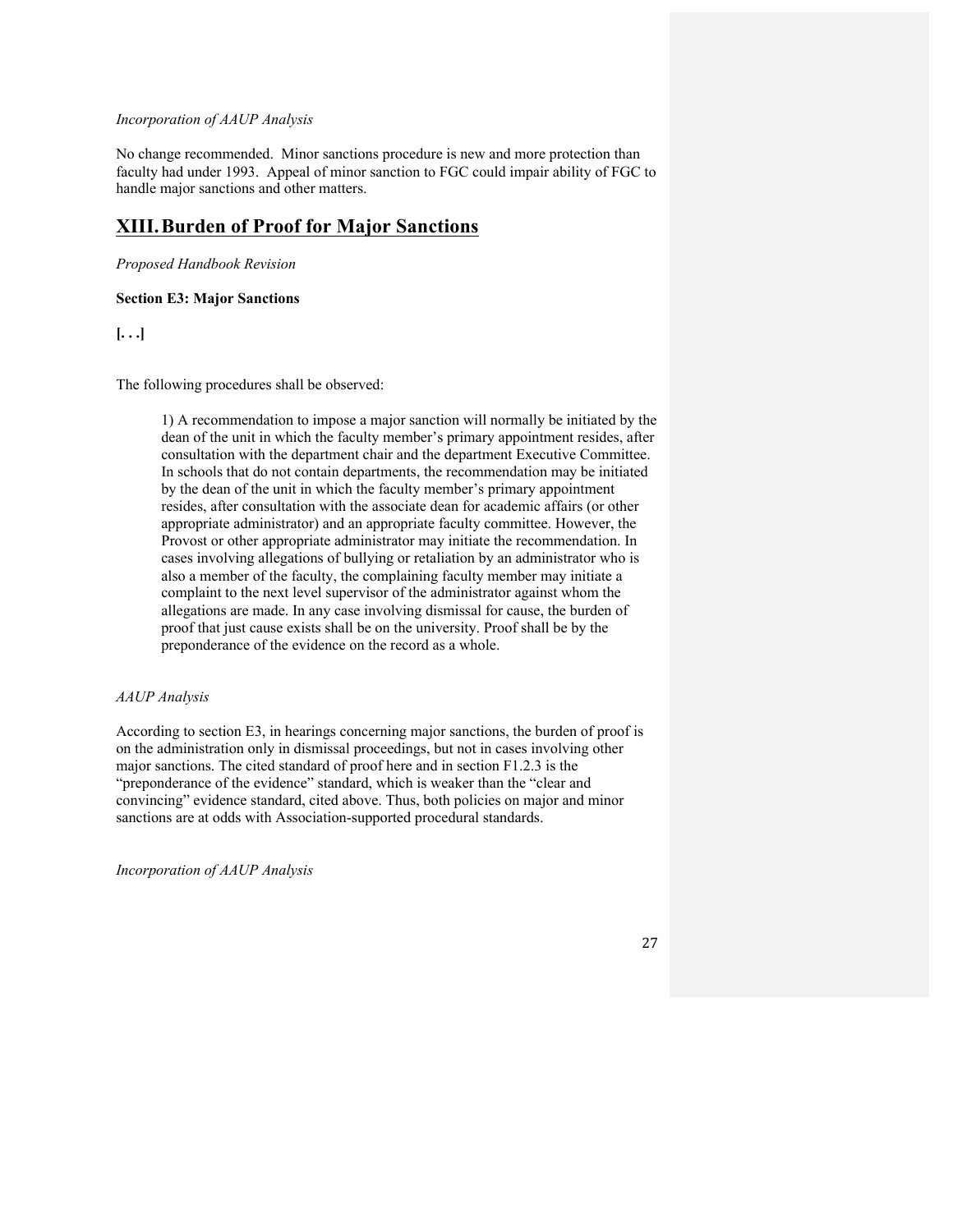## **Section E3: Major Sanctions**

## **[. . .]**

The following procedures shall be observed:

1) A recommendation to impose a major sanction will normally be initiated by the dean of the unit in which the faculty member's primary appointment resides, after consultation with the department chair and the department Executive Committee. In schools that do not contain departments, the recommendation may be initiated by the dean of the unit in which the faculty member's primary appointment resides, after consultation with the associate dean for academic affairs (or other appropriate administrator) and an appropriate faculty committee. However, the Provost or other appropriate administrator may initiate the recommendation. In cases involving allegations of bullying or retaliation by an administrator who is also a member of the faculty, the complaining faculty member may initiate a complaint to the next level supervisor of the administrator against whom the allegations are made. In any case involving a major sanction, the burden of proof that just cause exists shall be on the university. Proof shall be by clear and convincing evidence on the record as a whole.

# **XIV. Grounds for Major Sanctions**

## *Proposed Handbook Revision*

### **Section E3: Major Sanctions**

In light of the professional consequences, a recommendation to impose a major sanction is initiated by a dean or by the Provost. Except in the serious cases that justify immediate suspension, a recommendation to impose a major sanction shall be preceded by discussions between the faculty member and the appropriate academic administrator(s) looking toward a resolution. The faculty member may be accompanied by another faculty member or by the Faculty Ombudsperson. The President is the final decisional authority regarding the imposition of a major sanction.

The following grounds may lead to a recommendation for a major sanction:

#### *AAUP Analysis*

The grounds for imposition of major sanctions, including dismissal, enumerated in section E3 would benefit from a recognition that they should be "related, directly and substantially, to the fitness of faculty members in their professional capacities as teachers or researchers," as Regulation 5a specifies. While none of them strike me as outside of the norm of what most reputable institutions of higher education include in institutional regulations, without such a recognition, they could be invoked to penalize private

risti Cunningham 11/1/2018 1:17 **Deleted:** dismissal for cause  $i$  Cunningham 11/1/2018 1:18 **Deleted:** the preponderance of the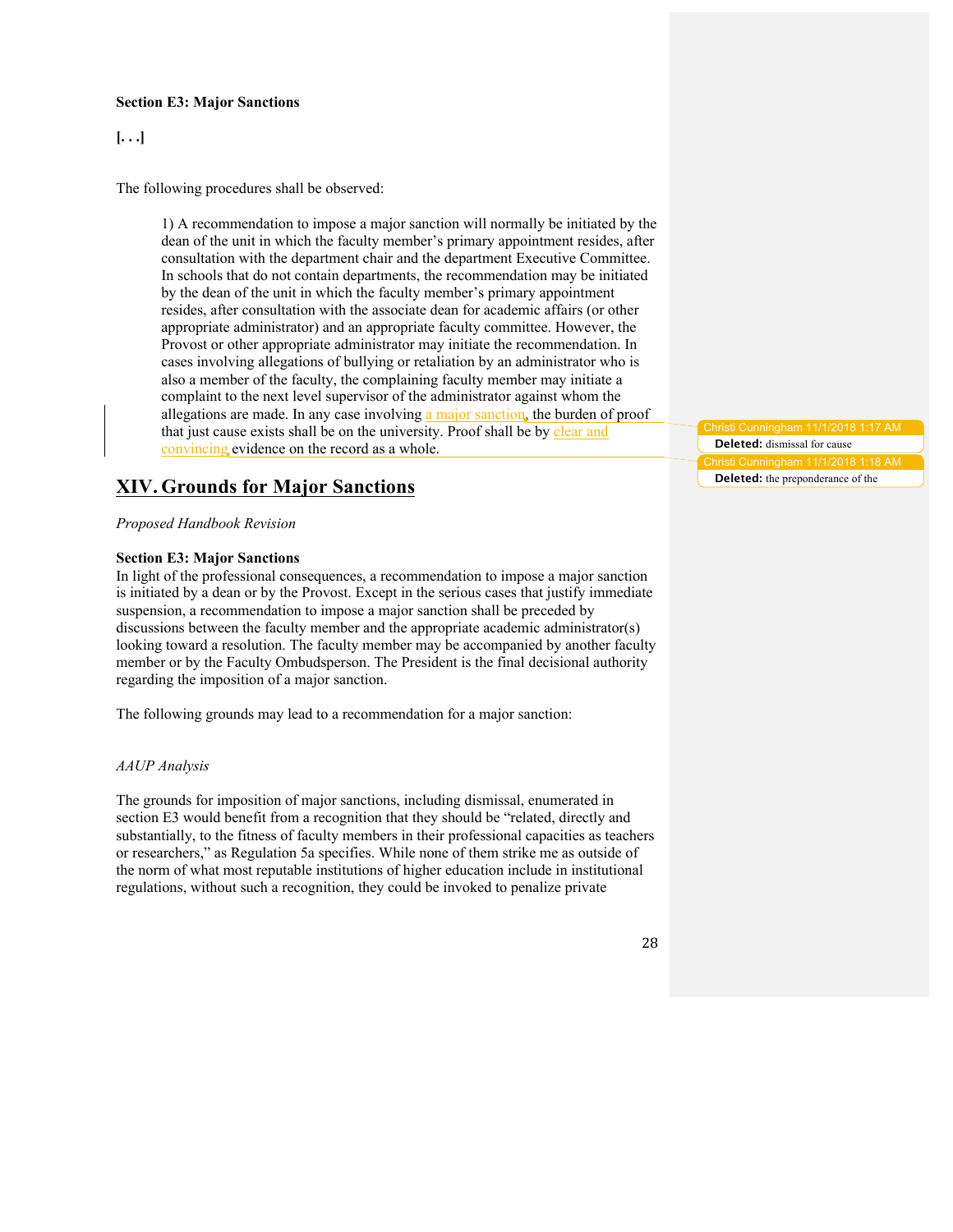behavior that has no relation to the professional fitness of a faculty member.

*Incorporation of AAUP Analysis*

#### **Section E3: Major Sanctions**

In light of the professional consequences, a recommendation to impose a major sanction is initiated by a dean or by the Provost. Except in the serious cases that justify immediate suspension, a recommendation to impose a major sanction shall be preceded by discussions between the faculty member and the appropriate academic administrator(s) looking toward a resolution. The faculty member may be accompanied by another faculty member or by the Faculty Ombudsperson. The President is the final decisional authority regarding the imposition of a major sanction.

The following grounds may lead to a recommendation for a major sanction if they are related, directly and substantially, to the fitness of faculty members in their professional capacities as teachers or researchers:

## **XV. Statutory Discrimination**

*Proposed Handbook Revision*

## **Chapter E: Disciplinary Matters**

The provisions of this chapter of the Faculty Handbook enumerate the grounds and procedures for disciplining faculty, including administrators who hold faculty positions. They provide notice to members of the University community of the basis for disciplining faculty and a process for resolving such matters that is intended to facilitate clear communication and graduated opportunities for correction and improvement. These provisions also provide a system for the timely resolution of disciplinary matters in order to facilitate the work and community of the University.

When an administrator receives information alleging that a faculty member, who the administrators supervises, failed to perform assigned duties, violated a University policy, or engaged in conduct that interferes with the effective operation of the unit or the university, the administrator should first speak with the faculty member to determine the veracity of the charge and its seriousness. However, in cases that involve alleged violations of the University's Title VII (Employee) Policy Against Sexual Harassment in the Workplace and/or Title IX (Student) Policy on Prohibited Sexual Harassment and Gender-Based Discrimination in Education Programs and Activities, the procedures for disciplinary action stated in the University's Title Vii and Title IX policies, up to and including suspension or termination, are followed instead of the procedures described in this section. The administrator is required to make the appropriate referral of such cases in a manner specified in the relevant policy.

Christi Cunningham 11/1/2018 8:41 AM **Deleted:** :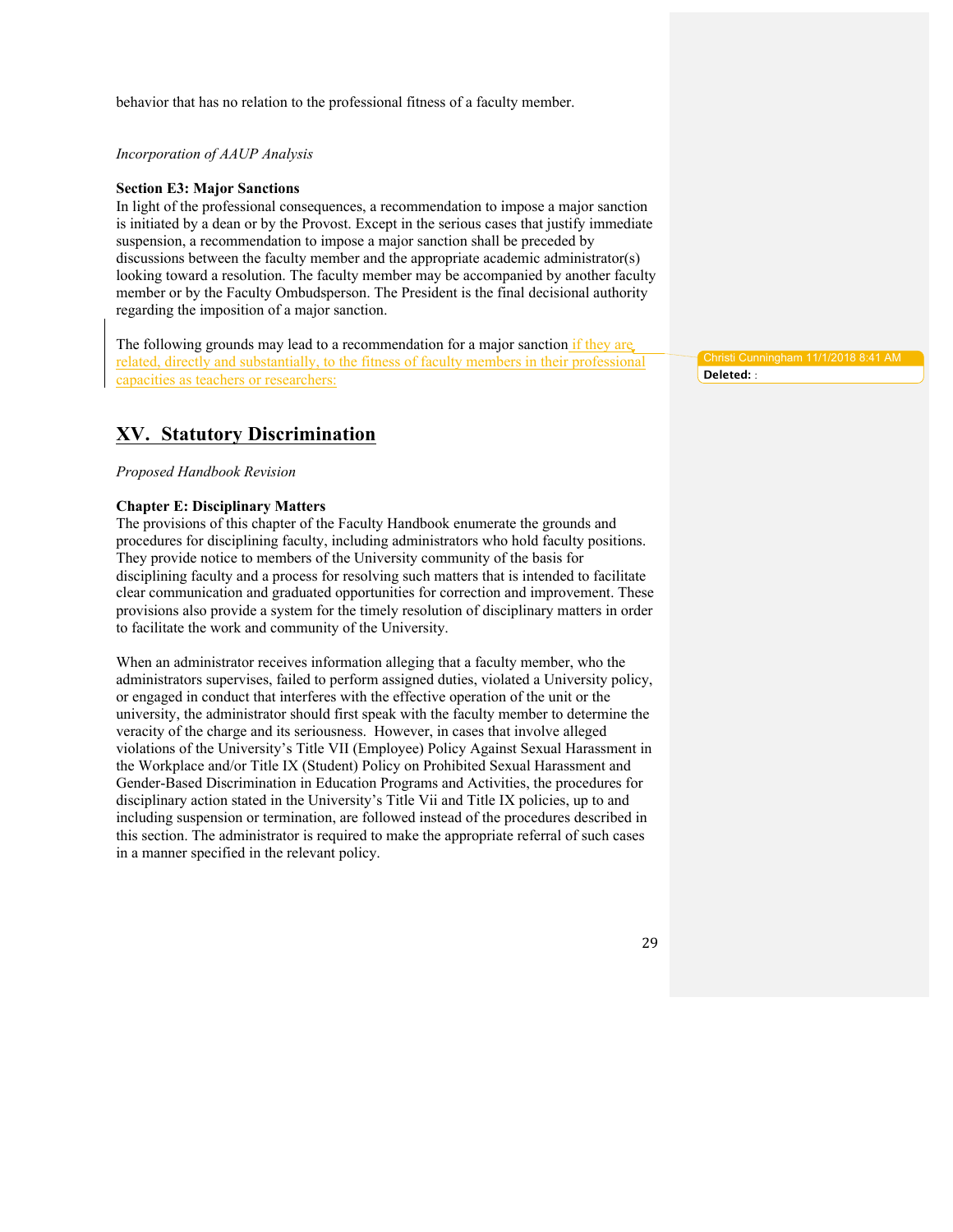## *AAUP Analysis*

This chapter observes that "alleged violations of the University's Title VII (Employee) Policy Against Sexual Harassment in the Workplace and/or Title IX (Student) Policy on Prohibited Sexual Harassment and Gender-Based Discrimination in Education Programs and Activities, the procedures for disciplinary action stated in the University's Title VII and Title IX policies, up to and including suspension or termination, are followed instead of the procedures described in this section." I have not reviewed the cited policies and thus cannot comment on their adherence to Association standards.

*Incorporation of AAUP Analysis*

No change incorporated.

## **XVI. Eligibility of Faculty Members to Initiate Grievances**

*Proposed Handbook Revision*

## **F1.1 Eligibility of Faculty Members to Initiate Grievances**

The grievance process described here is available to full-time tenured and probationary tenure-track faculty members and faculty in one of the Board-approved categories of nontenured renewable term appointments.

The following categories of faculty employees may not participate in the University's faculty grievance process:

1) Administrative officers who wish to contest actions affecting the terms and conditions of their administrative positions. However, faculty members serving as administrative officers may utilize the grievance procedures if an action arises while they are serving as a regular member of the faculty and their position as a regular member of the faculty is affected by the action they seek to grieve;

2) Temporary faculty (whether full- or part-time).

For allegations that a faculty member has violated the University's Title VII (Employee) Policy Against Sexual Harassment in the Workplace, and/or Title IX (Student) Policy on Prohibited Sexual Harassment and Gender-Based Discrimination in Education Programs and Activities, the procedures in those policies for disciplinary action, up to and including suspension or termination, are followed instead of the procedures described in this section.

For sanctions imposed as a result of falsification or misrepresentation of credentials or experience, or admission or conviction of a felony, there shall be no grievance right.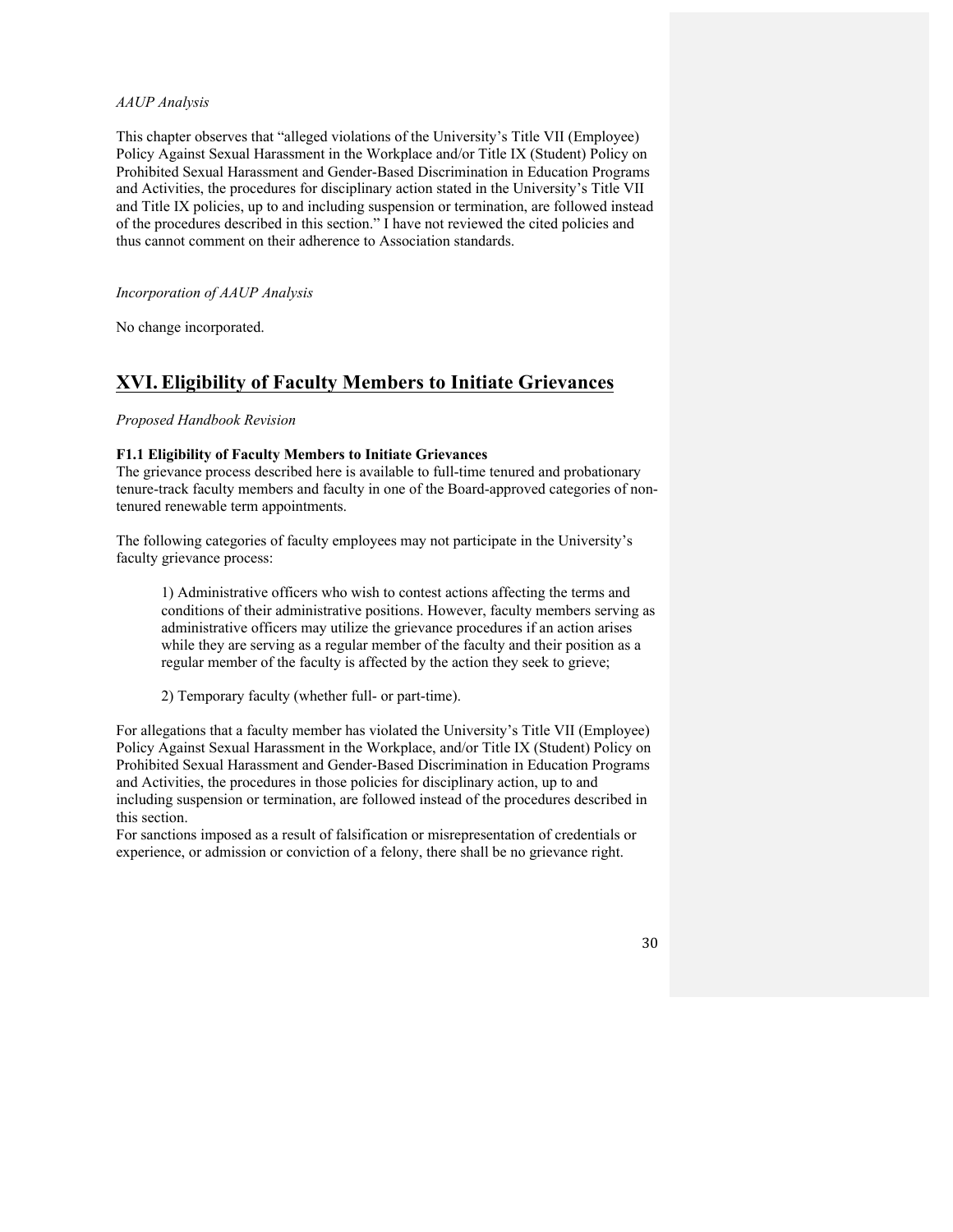## *AAUP Analysis*

As noted above, temporary faculty members do not have appeals rights, but section F1.1 further excludes temporary faculty members from having the access to the grievance process, which is at odds with Association-supported standards. This section further observes that "for sanctions imposed as a result of falsification or misrepresentation of credentials or experience, or admission or conviction of a felony, there shall be no grievance right." The Association does not recognize sanctions for certain kinds of misconduct as being exempt from academic due process.

## *Incorporation of AAUP Analysis*

## **F1.1 Eligibility of Faculty Members to Initiate Grievances**

The grievance process described here is available to full-time tenured and probationary tenure-track faculty members and faculty in one of the Board-approved categories of nontenured renewable term appointments.

Administrative officers who wish to contest actions affecting the terms and conditions of their administrative positions may not participate in the University's faculty grievance process. However, faculty members serving as administrative officers may utilize the grievance procedures if an action arises while they are serving as a regular member of the faculty and their position as a regular member of the faculty is affected by the action they seek to grieve.

For allegations that a faculty member has violated the University's Title VII (Employee) Policy Against Sexual Harassment in the Workplace, and/or Title IX (Student) Policy on Prohibited Sexual Harassment and Gender-Based Discrimination in Education Programs and Activities, the procedures in those policies for disciplinary action, up to and including suspension or termination, are followed instead of the procedures described in this section.

Sanctions imposed as a result of falsification or misrepresentation of credentials or experience, or admission or conviction of a felony shall be grievable as a major sanction.

## **XVII. Final Grievance Decision**

## *Proposed Handbook Revision*

## **F2.3.5 Final Decision**

The President's decision will be communicated, in writing, to the FGC Chair, the Provost, the grievant, and the respondent within thirty (30) business days of receiving the recommendation from the FGC. Whether or not the President imposes the recommended sanction, the seriousness of all disciplinary cases that result in a recommendation for a major sanction warrants that the President will provide a full explanation of his or her

| Christi Cunningham 11/1/2018 11:20 AM                  |  |  |
|--------------------------------------------------------|--|--|
| Deleted: .<br>1)                                       |  |  |
| Christi Cunningham 11/1/2018 11:20 AM                  |  |  |
| Deleted: 1)                                            |  |  |
| Christi Cunningham 11/1/2018 11:20 AM                  |  |  |
| Formatted: Indent: Left: 0.5", Space<br>After: 13.1 pt |  |  |
| Christi Cunningham 11/1/2018 11:20 AM                  |  |  |
| Deleted: $\therefore$<br>. [1]                         |  |  |

| Christi Cunningham 11/1/2018 6:43 PM |  |  |
|--------------------------------------|--|--|
| <b>Deleted:</b> For s                |  |  |
| Christi Cunningham 11/1/2018 6:43 PM |  |  |
| Deleted: there                       |  |  |
| Christi Cunningham 11/1/2018 6:43 PM |  |  |
| Deleted: no                          |  |  |
| Christi Cunningham 11/1/2018 6:43 PM |  |  |
| <b>Deleted:</b> nce                  |  |  |
| Christi Cunningham 11/1/2018 6:44 PM |  |  |
| Deleted: right.                      |  |  |
|                                      |  |  |

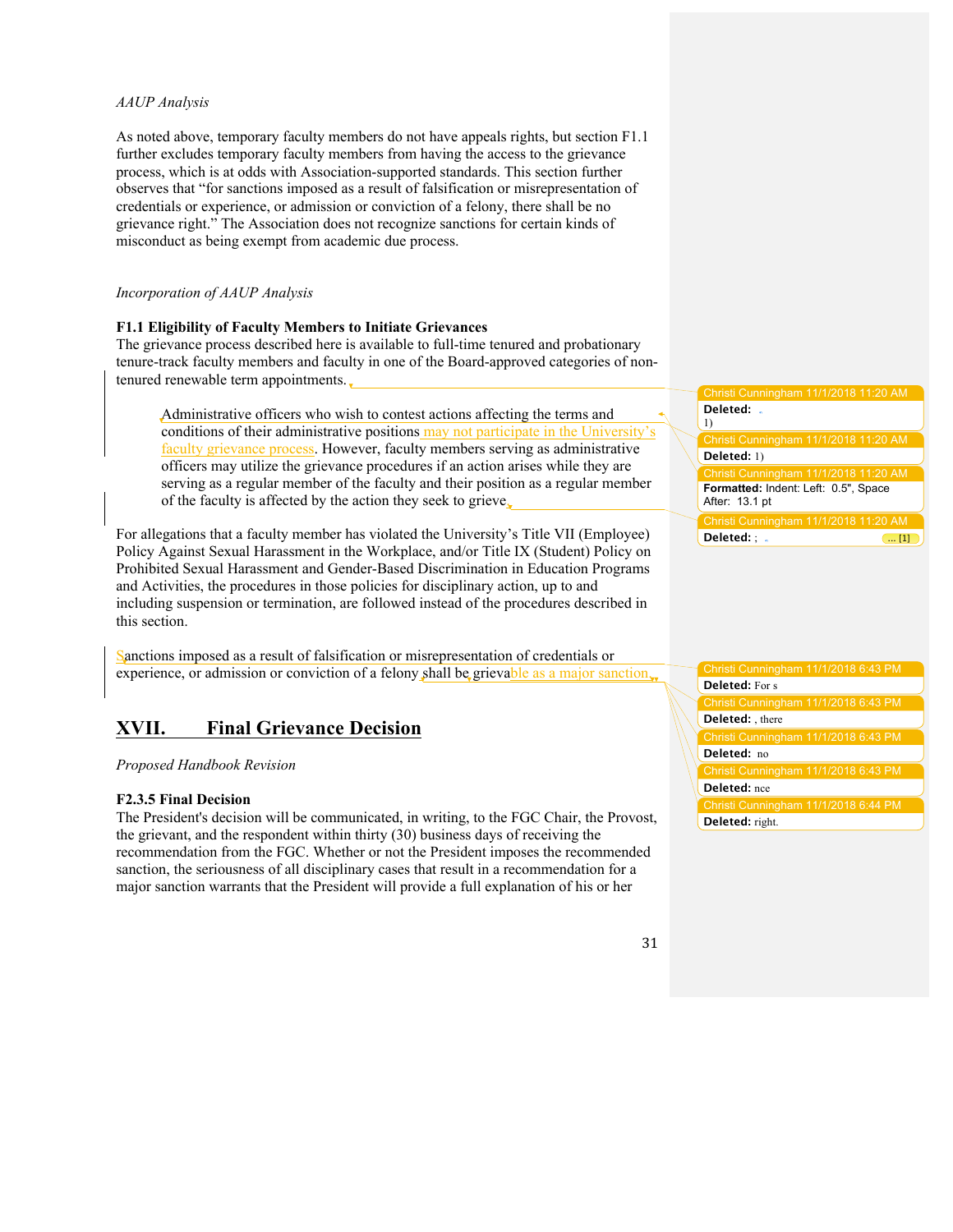#### decision.

If the final decision supports the imposition of a major sanction, the President will, in a separate communication, notify the grievant, the respondent, and the Provost, informing him or her of the sanction and the effective date(s). In cases wherein the recommended sanction was termination, the President may impose a lesser sanction; however, if the President elects to impose a lesser sanction, the President may not impose a sanction greater than that recommended by the FGC. The President's decision is not subject to further grievance to the FGC.

#### *AAUP Analysis*

Section F2.3.5, Final Decision, provides as follows: "In cases wherein the recommended sanction was termination, the President may impose a lesser sanction; however, if the President elects to impose a lesser sanction, the President may not impose a sanction greater than that recommended by the FGC [Faculty Grievance Commission]." The second part of this sentence is unclear in that it is silent on whether the president may ever impose a sanction greater than that recommended by the FGC. It seems to suggest that the president may impose a greater sanction, unless he or she wishes to impose a lesser sanction at the same time, but it is unclear under what circumstances that would ever happen. Perhaps this sentence is the result of an editing infelicity.

Section F2.3.5 further provides that "the President's decision is final." Associationsupported procedures recommend the availability of a final appeal to the governing board.

## *Incorporation of AAUP Analysis*

#### **F2.3.5 Final Decision**

The President's decision will be communicated, in writing, to the FGC Chair, the Provost, the grievant, and the respondent within thirty (30) business days of receiving the recommendation from the FGC. Whether or not the President imposes the recommended sanction, the seriousness of all disciplinary cases that result in a recommendation for a major sanction warrants that the President will provide a full explanation of his or her decision.

If the final decision supports the imposition of a major sanction, the President will, in a separate communication, notify the grievant, the respondent, and the Provost, informing him or her of the sanction and the effective date(s). In cases wherein the recommended sanction was termination, the President may impose a lesser sanction. The President's decision is not subject to further grievance to the FGC, but in the case of termination, is appealable to the Board of Trustees.

Christi Cunningham 11/1/2018 11:37 AM

**Deleted:** ; however, if the President elects to impose a lesser sanction, the President may not impose a sanction greater than that recommended by the FGC.